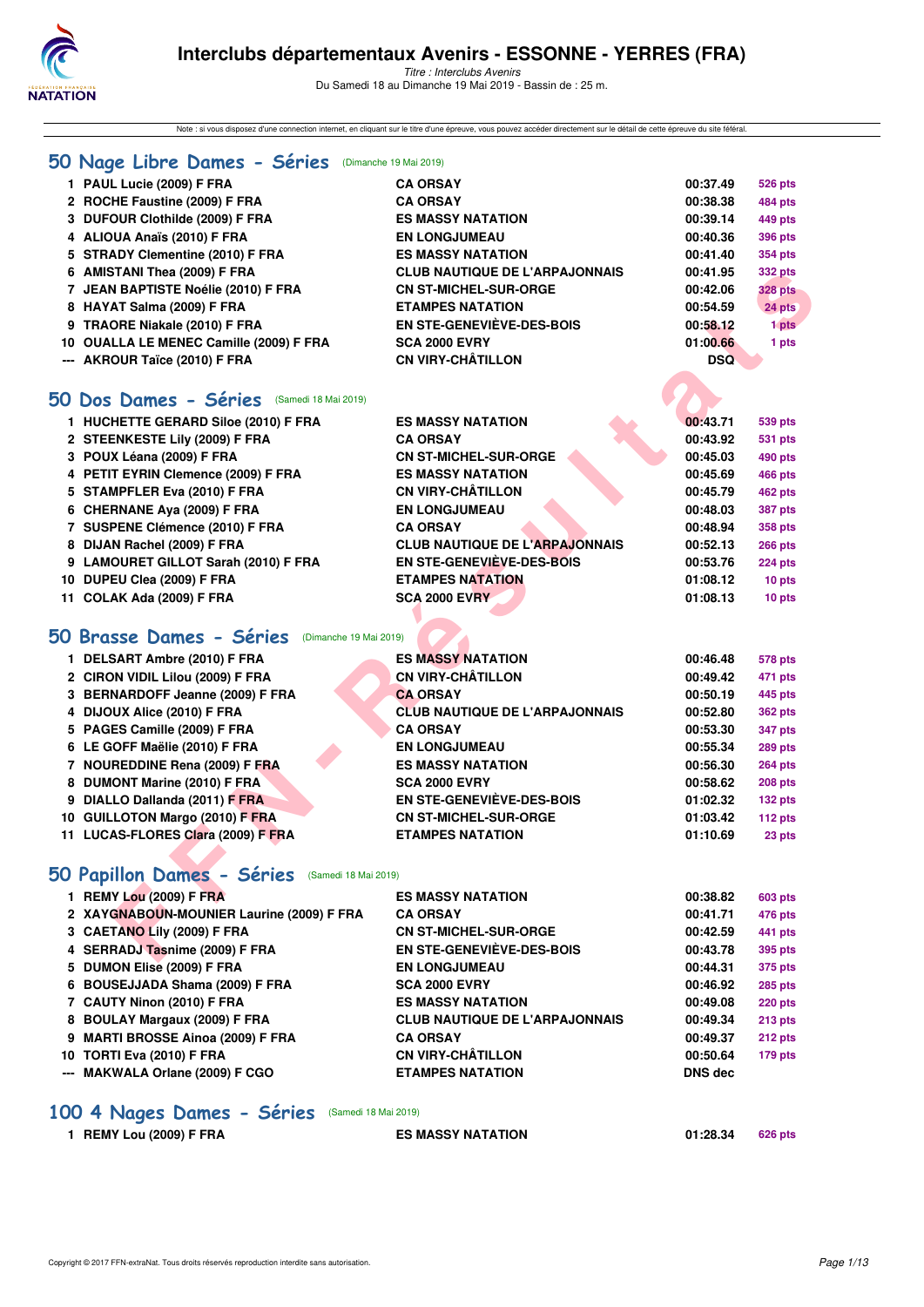

| 100 4 Nages Dames - Séries (suite)                                                                         |                                       |                |                |
|------------------------------------------------------------------------------------------------------------|---------------------------------------|----------------|----------------|
| 2 CIRON VIDIL Lilou (2009) F FRA                                                                           | <b>CN VIRY-CHÂTILLON</b>              | 01:31.35       | <b>564 pts</b> |
| 3 PAUL Lucie (2009) F FRA                                                                                  | <b>CA ORSAY</b>                       | 01:32.44       | <b>543 pts</b> |
| 4 XAYGNABOUN-MOUNIER Laurine (2009) F FRA                                                                  | <b>CA ORSAY</b>                       | 01:33.16       | <b>529 pts</b> |
| 5 STRADY Clementine (2010) F FRA                                                                           | <b>ES MASSY NATATION</b>              | 01:35.93       | 477 pts        |
| 6 HUCHETTE GERARD Siloe (2010) F FRA                                                                       | <b>ES MASSY NATATION</b>              | 01:36.20       | 472 pts        |
| 7 BERNARDOFF Jeanne (2009) F FRA                                                                           | <b>CA ORSAY</b>                       | 01:36.35       | 469 pts        |
| 8 DELSART Ambre (2010) F FRA                                                                               | <b>ES MASSY NATATION</b>              | 01:37.37       | 451 pts        |
| 9 CAETANO Lily (2009) F FRA                                                                                | <b>CN ST-MICHEL-SUR-ORGE</b>          | 01:38.79       | <b>426 pts</b> |
| 10 ROCHE Faustine (2009) F FRA                                                                             | <b>CA ORSAY</b>                       | 01:39.07       | 421 pts        |
| 11 PETIT EYRIN Clemence (2009) F FRA                                                                       | <b>ES MASSY NATATION</b>              | 01:39.65       | 411 pts        |
| 12 BOUSEJJADA Shama (2009) F FRA                                                                           | <b>SCA 2000 EVRY</b>                  | 01:39.84       | 408 pts        |
| 13 DUFOUR Clothilde (2009) F FRA                                                                           | <b>ES MASSY NATATION</b>              | 01:40.38       | 399 pts        |
| 14 LE GOFF Maëlie (2010) F FRA                                                                             | <b>EN LONGJUMEAU</b>                  | 01:42.02       | <b>372 pts</b> |
| 15 STEENKESTE Lily (2009) F FRA                                                                            | <b>CA ORSAY</b>                       | 01:42.24       | <b>368 pts</b> |
| 16 SERRADJ Tasnime (2009) F FRA                                                                            | <b>EN STE-GENEVIEVE-DES-BOIS</b>      | 01:42.35       | <b>367 pts</b> |
| 17 PAGES Camille (2009) F FRA                                                                              | <b>CA ORSAY</b>                       | 01:43.51       | 348 pts        |
| 18 DIJOUX Alice (2010) F FRA                                                                               | <b>CLUB NAUTIQUE DE L'ARPAJONNAIS</b> | 01:43.54       | 348 pts        |
| 19 DUMON Elise (2009) F FRA                                                                                | <b>EN LONGJUMEAU</b>                  | 01:43.82       | 343 pts        |
| 20 AMISTANI Thea (2009) F FRA                                                                              | <b>CLUB NAUTIQUE DE L'ARPAJONNAIS</b> | 01:43.94       | <b>341 pts</b> |
| 21 NOUREDDINE Rena (2009) F FRA                                                                            | <b>ES MASSY NATATION</b>              | 01:44.12       | 339 pts        |
| 22 POUX Léana (2009) F FRA                                                                                 | <b>CN ST-MICHEL-SUR-ORGE</b>          | 01:45.17       | <b>323 pts</b> |
| 23 JEAN BAPTISTE Noélie (2010) F FRA                                                                       | <b>CN ST-MICHEL-SUR-ORGE</b>          | 01:45.69       | <b>315 pts</b> |
| 24 STAMPFLER Eva (2010) F FRA                                                                              | <b>CN VIRY-CHÂTILLON</b>              | 01:46.89       | 297 pts        |
| 25 ALIOUA Anaïs (2010) F FRA                                                                               | <b>EN LONGJUMEAU</b>                  | 01:47.32       | <b>291 pts</b> |
| 26 CHERNANE Aya (2009) F FRA                                                                               | <b>EN LONGJUMEAU</b>                  | 01:48.09       | <b>280 pts</b> |
| 27 SUSPENE Clémence (2010) F FRA                                                                           | <b>CA ORSAY</b>                       | 01:48.53       | <b>274 pts</b> |
| 28 CAUTY Ninon (2010) F FRA                                                                                | <b>ES MASSY NATATION</b>              | 01:49.55       | <b>260 pts</b> |
| 29 BOULAY Margaux (2009) F FRA                                                                             | <b>CLUB NAUTIQUE DE L'ARPAJONNAIS</b> | 01:49.73       | <b>258 pts</b> |
| 30 TORTI Eva (2010) F FRA                                                                                  | <b>CN VIRY-CHÂTILLON</b>              | 01:49.84       | <b>256 pts</b> |
| 31 MARTI BROSSE Ainoa (2009) F FRA                                                                         | <b>CA ORSAY</b>                       | 01:49.93       | <b>255 pts</b> |
| 32 DIJAN Rachel (2009) F FRA                                                                               | <b>CLUB NAUTIQUE DE L'ARPAJONNAIS</b> | 01:52.35       | 224 pts        |
| 33 LAMOURET GILLOT Sarah (2010) F FRA                                                                      | <b>EN STE-GENEVIÈVE-DES-BOIS</b>      | 01:56.89       | <b>170 pts</b> |
| 34 DUMONT Marine (2010) F FRA                                                                              | <b>SCA 2000 EVRY</b>                  | 01:59.04       | 148 pts        |
| 35 GUILLOTON Margo (2010) F FRA                                                                            | <b>CN ST-MICHEL-SUR-ORGE</b>          | 02:00.72       | $131$ pts      |
| 36 AKROUR Taïce (2010) F FRA                                                                               | <b>CN VIRY-CHÂTILLON</b>              | 02:02.20       | 117 pts        |
| 37 TRAORE Niakale (2010) F FRA                                                                             | <b>EN STE-GENEVIÈVE-DES-BOIS</b>      | 02:11.63       | 47 pts         |
| 38 DIALLO Dallanda (2011) F FRA                                                                            | <b>EN STE-GENEVIÈVE-DES-BOIS</b>      | 02:11.81       | 46 pts         |
| 39 LUCAS-FLORES Clara (2009) F FRA                                                                         | <b>ETAMPES NATATION</b>               | 02:13.87       | 35 pts         |
| 40 HAYAT Salma (2009) F FRA                                                                                | <b>ETAMPES NATATION</b>               | 02:20.56       | 10 pts         |
| 41 COLAK Ada (2009) F FRA                                                                                  | <b>SCA 2000 EVRY</b>                  | 02:20.85       | 9 pts          |
| 42 OUALLA LE MENEC Camille (2009) F FRA                                                                    | <b>SCA 2000 EVRY</b>                  | 02:25.09       | 2 pts          |
| 43 DUPEU Clea (2009) F FRA                                                                                 | <b>ETAMPES NATATION</b>               | 02:29.25       | 1 pts          |
| --- MAKWALA Orlane (2009) F CGO                                                                            | <b>ETAMPES NATATION</b>               | <b>DNS</b> dec |                |
|                                                                                                            |                                       |                |                |
| 4x50 Nage Libre Dames - Séries (Dimanche 19 Mai 2019)                                                      |                                       |                |                |
| 1 DELSART Ambre (2010) F FRA                                                                               | <b>ES MASSY NATATION</b>              | 02:32.97       | 671 pts        |
| <b>HUCHETTE GERARD Siloe (2010) F FRA</b>                                                                  |                                       |                |                |
| <b>STRADY Clementine (2010) F FRA</b>                                                                      |                                       |                |                |
| REMY Lou (2009) F FRA                                                                                      |                                       |                |                |
| 50 m : 00:37.47 (00:37.47) 00 m : 01:15.51 (00:38.04) 50 m : 01:57.73 (00:42.22200 m : 02:32.97 (00:35.24) |                                       |                |                |

**2 XAYGNABOUN-MOUNIER Laurine (2009) F FRA CA ORSAY 02:36.73 630 pts STEENKESTE Lily (2009) F FRA**

**BERNARDOFF Jeanne (2009) F FRA**

**PAUL Lucie (2009) F FRA**

*50 m : 00:37.93 (00:37.93)100 m : 01:19.46 (00:41.53)150 m : 01:59.16 (00:39.70)200 m : 02:36.73 (00:37.57)*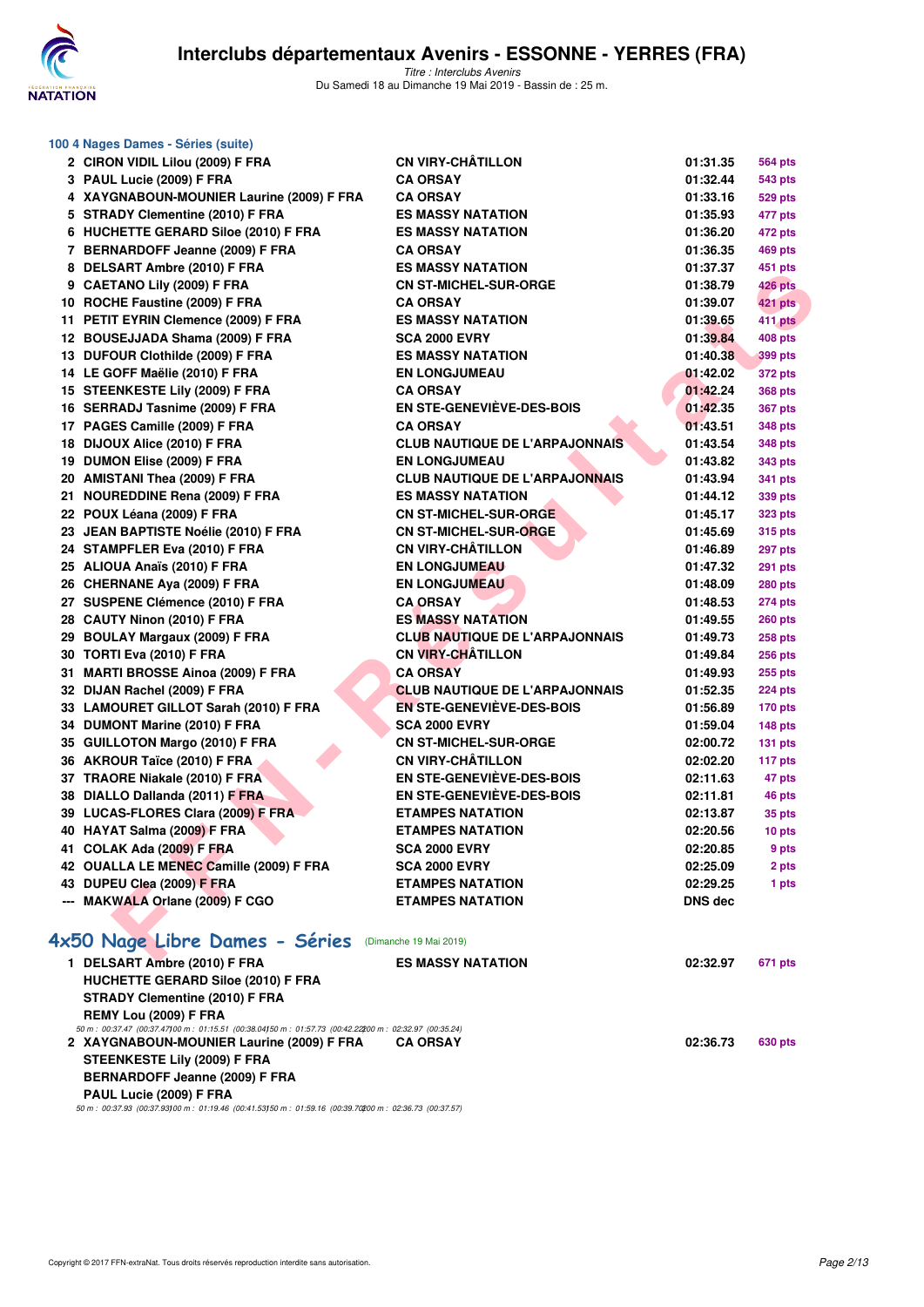

| 4x50 Nage Libre Dames - Séries (suite)<br>3 PETIT EYRIN Clemence (2009) F FRA<br><b>NOUREDDINE Rena (2009) F FRA</b><br>CAUTY Ninon (2010) F FRA                                                              | <b>ES MASSY NATATION</b>              | 02:47.13   | 525 pts            |
|---------------------------------------------------------------------------------------------------------------------------------------------------------------------------------------------------------------|---------------------------------------|------------|--------------------|
| DUFOUR Clothilde (2009) F FRA<br>50 m : 00:40.70 (00:40.70) 00 m : 01:22.68 (00:41.98) 50 m : 02:06.94 (00:44.26200 m : 02:47.13 (00:40.19)<br>4 DUMON Elise (2009) F FRA<br><b>CHERNANE Aya (2009) F FRA</b> | <b>EN LONGJUMEAU</b>                  | 02:52.59   | 474 pts            |
| LE GOFF Maëlie (2010) F FRA<br>ALIOUA Anaïs (2010) F FRA<br>50 m : 00:43.13 (00:43.13) 00 m : 01:29.88 (00:46.75) 50 m : 02:11.06 (00:41.18200 m : 02:52.59 (00:41.53)                                        |                                       |            |                    |
| 5 ROCHE Faustine (2009) F FRA                                                                                                                                                                                 | <b>CA ORSAY</b>                       | 02:54.53   | 456 pts            |
| <b>MARTI BROSSE Ainoa (2009) F FRA</b><br>SUSPENE Clémence (2010) F FRA<br>PAGES Camille (2009) F FRA                                                                                                         |                                       |            |                    |
| 50 m : 00:39.72 (00:39.72) 00 m : 01:27.53 (00:47.81) 50 m : 02:14.09 (00:46.56200 m : 02:54.53 (00:40.44)<br>6 POUX Léana (2009) F FRA                                                                       | <b>CN ST-MICHEL-SUR-ORGE</b>          | 02:55.81   | 445 pts            |
| <b>GUILLOTON Margo (2010) F FRA</b><br><b>JEAN BAPTISTE Noélie (2010) F FRA</b>                                                                                                                               |                                       |            |                    |
| <b>CAETANO Lily (2009) F FRA</b><br>50 m : 00:41.87 (00:41.87) 00 m : 01:34.09 (00:52.22) 50 m : 02:17.00 (00:42.91200 m : 02:55.81 (00:38.81)                                                                |                                       |            |                    |
| 7 CIRON VIDIL Lilou (2009) F FRA<br>AKROUR Taïce (2010) F FRA                                                                                                                                                 | <b>CN VIRY-CHÂTILLON</b>              | 02:56.26   | 441 pts            |
| TORTI Eva (2010) F FRA<br>STAMPFLER Eva (2010) F FRA                                                                                                                                                          |                                       |            |                    |
| 50 m : 00:36.84 (00:36.84) 00 m : 01:24.61 (00:47.77) 50 m : 02:13.02 (00:48.41200 m : 02:56.26 (00:43.24)<br>8 DIJOUX Alice (2010) F FRA                                                                     | <b>CLUB NAUTIQUE DE L'ARPAJONNAIS</b> | 02:57.26   | 432 pts            |
| DIJAN Rachel (2009) F FRA<br><b>BOULAY Margaux (2009) F FRA</b>                                                                                                                                               |                                       |            |                    |
| <b>AMISTANI Thea (2009) F FRA</b>                                                                                                                                                                             |                                       |            |                    |
| 50 m : 00:42.39 (00:42.39) 00 m : 01:29.53 (00:47.14) 50 m : 02:13.74 (00:44.21200 m : 02:57.26 (00:43.52)<br>9 BOUSEJJADA Shama (2009) F FRA                                                                 | <b>SCA 2000 EVRY</b>                  | 03:28.06   | $205$ pts          |
| <b>OUALLA LE MENEC Camille (2009) F FRA</b>                                                                                                                                                                   |                                       |            |                    |
| COLAK Ada (2009) F FRA<br>DUMONT Marine (2010) F FRA                                                                                                                                                          |                                       |            |                    |
| 50 m : 00:40.64 (00:40.64) 00 m : 01:40.21 (00:59.57) 50 m : 02:37.71 (00:57.50200 m : 03:28.06 (00:50.35)<br>10 MAKWALA Orlane (2009) F CGO                                                                  | <b>ETAMPES NATATION</b>               | 03:40.17   | 138 <sub>pts</sub> |
| DUPEU Clea (2009) F FRA                                                                                                                                                                                       |                                       |            |                    |
| HAYAT Salma (2009) F FRA                                                                                                                                                                                      |                                       |            |                    |
| LUCAS-FLORES Clara (2009) F FRA<br>50 m : 00:47.54 (00:47.54) 00 m : 01:42.33 (00:54.79) 50 m : 02:39.68 (00:57.35200 m : 03:40.17 (01:00.49)                                                                 |                                       |            |                    |
| --- SERRADJ Tasnime (2009) F FRA<br><b>LAMOURET GILLOT Sarah (2010) F FRA</b>                                                                                                                                 | EN STE-GENEVIÈVE-DES-BOIS             | <b>DSQ</b> |                    |
| TRAORE Niakale (2010) F FRA                                                                                                                                                                                   |                                       |            |                    |
| DIALLO Dallanda (2011) F FRA                                                                                                                                                                                  |                                       |            |                    |
| 4x50 4 Nages Dames - Séries (Dimanche 19 Mai 2019)                                                                                                                                                            |                                       |            |                    |
| 1 HUCHETTE GERARD Siloe (2010) F FRA<br>DELSART Ambre (2010) F FRA                                                                                                                                            | <b>ES MASSY NATATION</b>              | 02:50.23   | <b>662 pts</b>     |
| REMY Lou (2009) F FRA<br>STRADY Clementine (2010) F FRA                                                                                                                                                       |                                       |            |                    |
| 50 m : 00:43.43 (00:43.43) 00 m : 01:31.12 (00:47.69) 50 m : 02:10.01 (00:38.89200 m : 02:50.23 (00:40.22)<br>2 STEENKESTE Lily (2009) F FRA                                                                  | <b>CA ORSAY</b>                       | 02:53.62   | 630 pts            |
| BERNARDOFF Jeanne (2009) F FRA                                                                                                                                                                                |                                       |            |                    |
| XAYGNABOUN-MOUNIER Laurine (2009) F FRA                                                                                                                                                                       |                                       |            |                    |
| PAUL Lucie (2009) F FRA<br>50 m : 00:44.29 (00:44.29) 00 m : 01:34.24 (00:49.95) 50 m : 02:16.25 (00:42.01200 m : 02:53.62 (00:37.37)                                                                         |                                       |            |                    |
| 3 CHERNANE Aya (2009) F FRA<br>$I E A O E E M2 H2 (0040) E E D A$                                                                                                                                             | <b>EN LONGJUMEAU</b>                  | 03:11.40   | 474 pts            |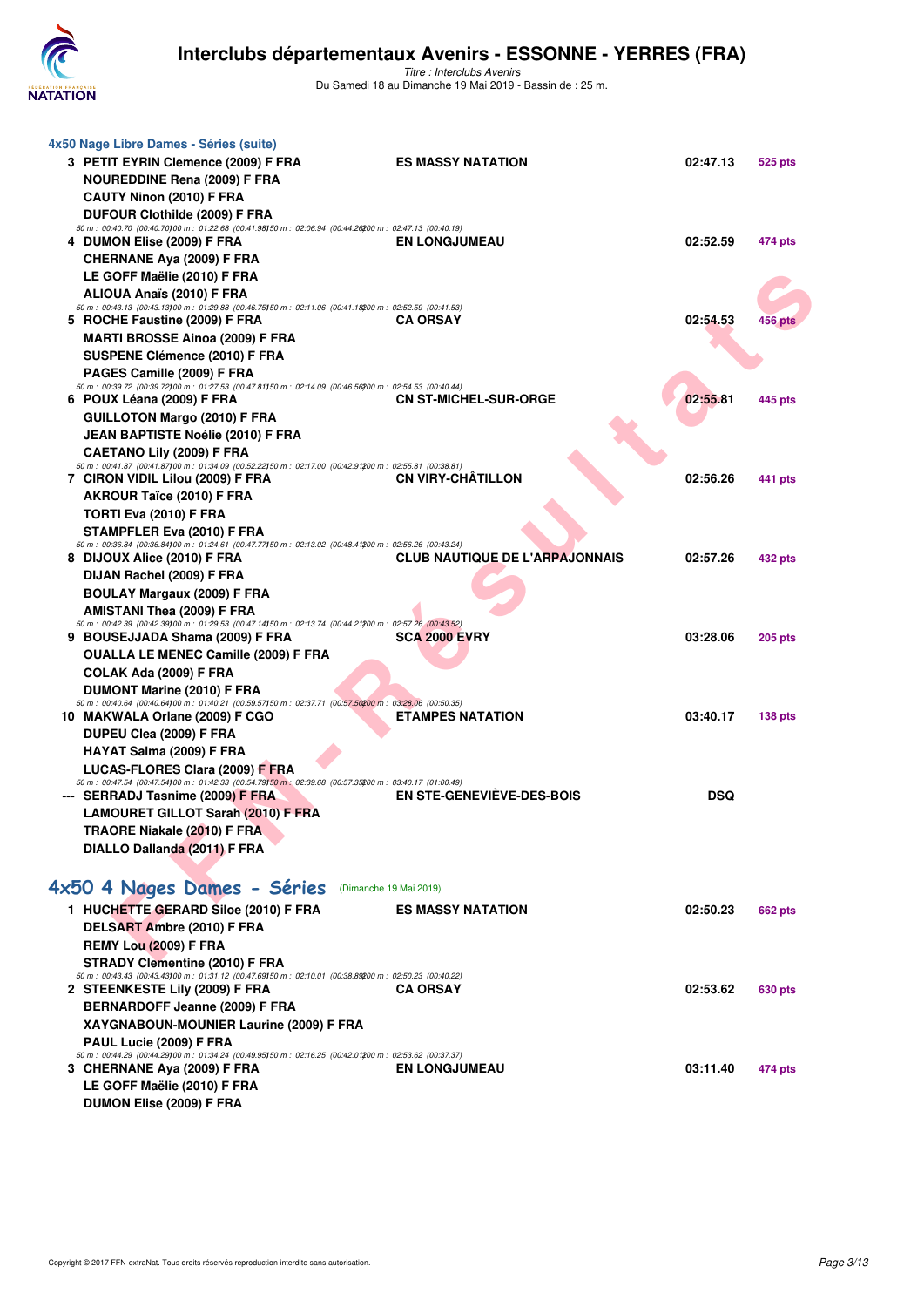

*Titre : Interclubs Avenirs* Du Samedi 18 au Dimanche 19 Mai 2019 - Bassin de : 25 m.

| 4x50 4 Nages Dames - Séries (suite)                                                                                                               |                                       |                 |                |
|---------------------------------------------------------------------------------------------------------------------------------------------------|---------------------------------------|-----------------|----------------|
| ALIOUA Anaïs (2010) F FRA                                                                                                                         |                                       |                 |                |
| 50 m : 00:47.78 (00:47.78) 00 m : 01:44.41 (00:56.63) 50 m : 02:30.76 (00:46.35200 m : 03:11.40 (00:40.64)<br>4 PETIT EYRIN Clemence (2009) F FRA | <b>ES MASSY NATATION</b>              | 03:11.49        | 473 pts        |
| <b>NOUREDDINE Rena (2009) F FRA</b>                                                                                                               |                                       |                 |                |
| CAUTY Ninon (2010) F FRA                                                                                                                          |                                       |                 |                |
| DUFOUR Clothilde (2009) F FRA                                                                                                                     |                                       |                 |                |
| 50 m : 00:45.59 (00:45.59) 00 m : 01:42.16 (00:56.57) 50 m : 02:33.06 (00:50.900 00 : 03:11.49 (00:38.43)                                         |                                       |                 |                |
| 5 SUSPENE Clémence (2010) F FRA                                                                                                                   | <b>CA ORSAY</b>                       | 03:12.69        | 464 pts        |
| PAGES Camille (2009) F FRA                                                                                                                        |                                       |                 |                |
| <b>MARTI BROSSE Ainoa (2009) F FRA</b>                                                                                                            |                                       |                 |                |
| ROCHE Faustine (2009) F FRA                                                                                                                       |                                       |                 |                |
| 50 m : 00:48.40 (00:48.40) 00 m : 01:42.06 (00:53.66) 50 m : 02:35.69 (00:53.63200 m : 03:12.69 (00:37.00)<br>6 STAMPFLER Eva (2010) F FRA        | <b>CN VIRY-CHATILLON</b>              | 03:13.43        | <b>458 pts</b> |
| <b>CIRON VIDIL Lilou (2009) F FRA</b>                                                                                                             |                                       |                 |                |
| TORTI Eva (2010) F FRA                                                                                                                            |                                       |                 |                |
| <b>AKROUR Taïce (2010) F FRA</b>                                                                                                                  |                                       |                 |                |
| 50 m : 00:46.11 (00:46.11100 m : 01:35.63 (00:49.52150 m : 02:28.30 (00:52.67200 m : 03:13.43 (00:45.13)                                          |                                       |                 |                |
| 7 POUX Léana (2009) F FRA                                                                                                                         | <b>CN ST-MICHEL-SUR-ORGE</b>          | 03:16.53        | 433 pts        |
| <b>GUILLOTON Margo (2010) F FRA</b>                                                                                                               |                                       |                 |                |
| <b>CAETANO Lily (2009) F FRA</b>                                                                                                                  |                                       |                 |                |
| <b>JEAN BAPTISTE Noélie (2010) F FRA</b>                                                                                                          |                                       |                 |                |
| 50 m : 00:46.12 (00:46.12) 00 m : 01:49.17 (01:03.05) 50 m : 02:39.43 (00:50.26200 m : 03:16.53 (00:37.10)<br>8 DIJAN Rachel (2009) F FRA         | <b>CLUB NAUTIQUE DE L'ARPAJONNAIS</b> | 03:20.21        | 405 pts        |
| DIJOUX Alice (2010) F FRA                                                                                                                         |                                       |                 |                |
| <b>BOULAY Margaux (2009) F FRA</b>                                                                                                                |                                       |                 |                |
| <b>AMISTANI Thea (2009) F FRA</b>                                                                                                                 |                                       |                 |                |
| 50 m : 00:50.81 (00:50.81100 m : 01:45.45 (00:54.64150 m : 02:37.68 (00:52.23200 m : 03:20.21 (00:42.53)                                          |                                       |                 |                |
| 9 LAMOURET GILLOT Sarah (2010) F FRA                                                                                                              | EN STE-GENEVIÈVE-DES-BOIS             | 03:32.38        | <b>319 pts</b> |
| DIALLO Dallanda (2011) F FRA                                                                                                                      |                                       |                 |                |
| SERRADJ Tasnime (2009) F FRA                                                                                                                      |                                       |                 |                |
| TRAORE Niakale (2010) F FRA                                                                                                                       |                                       |                 |                |
| 50 m : 00:52.56 (00:52.56) 00 m : 01:52.88 (01:00.32) 50 m : 02:35.92 (00:43.04200 m : 03:32.38 (00:56.46)<br>10 COLAK Ada (2009) F FRA           | <b>SCA 2000 EVRY</b>                  | 03:54.02        | $191$ pts      |
| DUMONT Marine (2010) F FRA                                                                                                                        |                                       |                 |                |
| BOUSEJJADA Shama (2009) F FRA                                                                                                                     |                                       |                 |                |
| <b>OUALLA LE MENEC Camille (2009) F FRA</b>                                                                                                       |                                       |                 |                |
| 50 m : 01:07.40 (01:07.40) 00 m : 02:06.57 (00:59.17) 50 m : 02:53.14 (00:46.57200 m : 03:54.02 (01:00.88)                                        |                                       |                 |                |
| 11 LUCAS-FLORES Clara (2009) F FRA                                                                                                                | <b>ETAMPES NATATION</b>               | 04:11.39        | 112 $pts$      |
| <b>MAKWALA Orlane (2009) F CGO</b>                                                                                                                |                                       |                 |                |
| HAYAT Salma (2009) F FRA                                                                                                                          |                                       |                 |                |
| DUPEU Clea (2009) F FRA                                                                                                                           |                                       |                 |                |
| 50 m : 01:02.54 (01:02.54) 00 m : 02:00.63 (00:58.09) 50 m : 03:20.92 (01:20.29200 m : 04:11.39 (00:50.47)                                        |                                       |                 |                |
| <b><i>Committee Committee States</i></b><br>a company of the second state of the<br>50 Nage Libre Messieurs - Séries                              | (Dimanche 19 Mai 2019)                |                 |                |
| 1 VILLESANGE Maxime (2008) H FRA                                                                                                                  | <b>SN MONTGERON</b>                   | 00:30.61        | 750 pts        |
| 2 TÊTU DUBREUIL Samuel (2008) H FRA                                                                                                               | <b>ES MASSY NATATION</b>              | 00:30.84        | 737 pts        |
| 3 COLSON Noah (2008) H FRA                                                                                                                        | <b>ES MASSY NATATION</b>              | 00:33.82        | 579 pts        |
| 4 OULARBI Wassil (2008) H FRA                                                                                                                     | <b>CN ST-MICHEL-SUR-ORGE</b>          | 00:35.64        | 492 pts        |
| 5 DJERROUF Elyas (2008) H FRA                                                                                                                     | <b>ES MASSY NATATION</b>              | 00:35.78        | 485 pts        |
| 6 RABEMANANJARA Thomas (2008) H FRA                                                                                                               | <b>CN VIRY-CHATILLON</b>              | 00:36.25        | 464 pts        |
| <b>7 BOUOUARD OUTLET Like (0000) U FBA</b>                                                                                                        | OLUD NAUTIOUE DE L'ADDA IONNAIC       | <b>00.00.04</b> | $\overline{1}$ |

### **[50 Nage Libre Messieurs - Séries](http://www.ffnatation.fr/webffn/resultats.php?idact=nat&go=epr&idcpt=60621&idepr=51)** (Dimanche 19 Mai 2019)

| 1 VILLESANGE Maxime (2008) H FRA            | <b>SN MONTGERON</b>                   | 00:30.61 | 750 pts        |
|---------------------------------------------|---------------------------------------|----------|----------------|
| 2 TÊTU DUBREUIL Samuel (2008) H FRA         | <b>ES MASSY NATATION</b>              | 00:30.84 | 737 pts        |
| 3 COLSON Noah (2008) H FRA                  | <b>ES MASSY NATATION</b>              | 00:33.82 | 579 pts        |
| 4 OULARBI Wassil (2008) H FRA               | <b>CN ST-MICHEL-SUR-ORGE</b>          | 00:35.64 | 492 pts        |
| 5 DJERROUF Elyas (2008) H FRA               | <b>ES MASSY NATATION</b>              | 00:35.78 | 485 pts        |
| 6 RABEMANANJARA Thomas (2008) H FRA         | <b>CN VIRY-CHÂTILLON</b>              | 00:36.25 | <b>464 pts</b> |
| 7 BOUCHARD OUELLET Jules (2008) H FRA       | <b>CLUB NAUTIQUE DE L'ARPAJONNAIS</b> | 00:36.34 | <b>460 pts</b> |
| 8 EL MOUNACIFI-BOUCHENAF Ishaq (2009) H FRA | <b>US RIS-ORANGIS</b>                 | 00:37.02 | 430 pts        |
| 9 GOUASMI Rayan (2008) H FRA                | <b>CN VIRY-CHÂTILLON</b>              | 00:37.90 | 393 pts        |
| 10 REHBINDER Etienne (2009) H FRA           | <b>ES MASSY NATATION</b>              | 00:38.20 | <b>381 pts</b> |
| 11 MAZARI Antoine (2008) H FRA              | <b>EN DRAVEIL</b>                     | 00:38.43 | <b>372 pts</b> |
| 12 GUILLEMET Augustin (2008) H FRA          | <b>CA ORSAY</b>                       | 00:38.44 | 371 pts        |
| 13 SOUBAUX Gaël (2008) H FRA                | EN STE-GENEVIÈVE-DES-BOIS             | 00:38.93 | <b>352 pts</b> |
| 14 KERFORN Jean (2009) H FRA                | <b>CA ORSAY</b>                       | 00:39.59 | 327 pts        |
| 15 MENDOUGA Anthony (2009) H FRA            | <b>SN MONTGERON</b>                   | 00:39.64 | 325 pts        |
|                                             |                                       |          |                |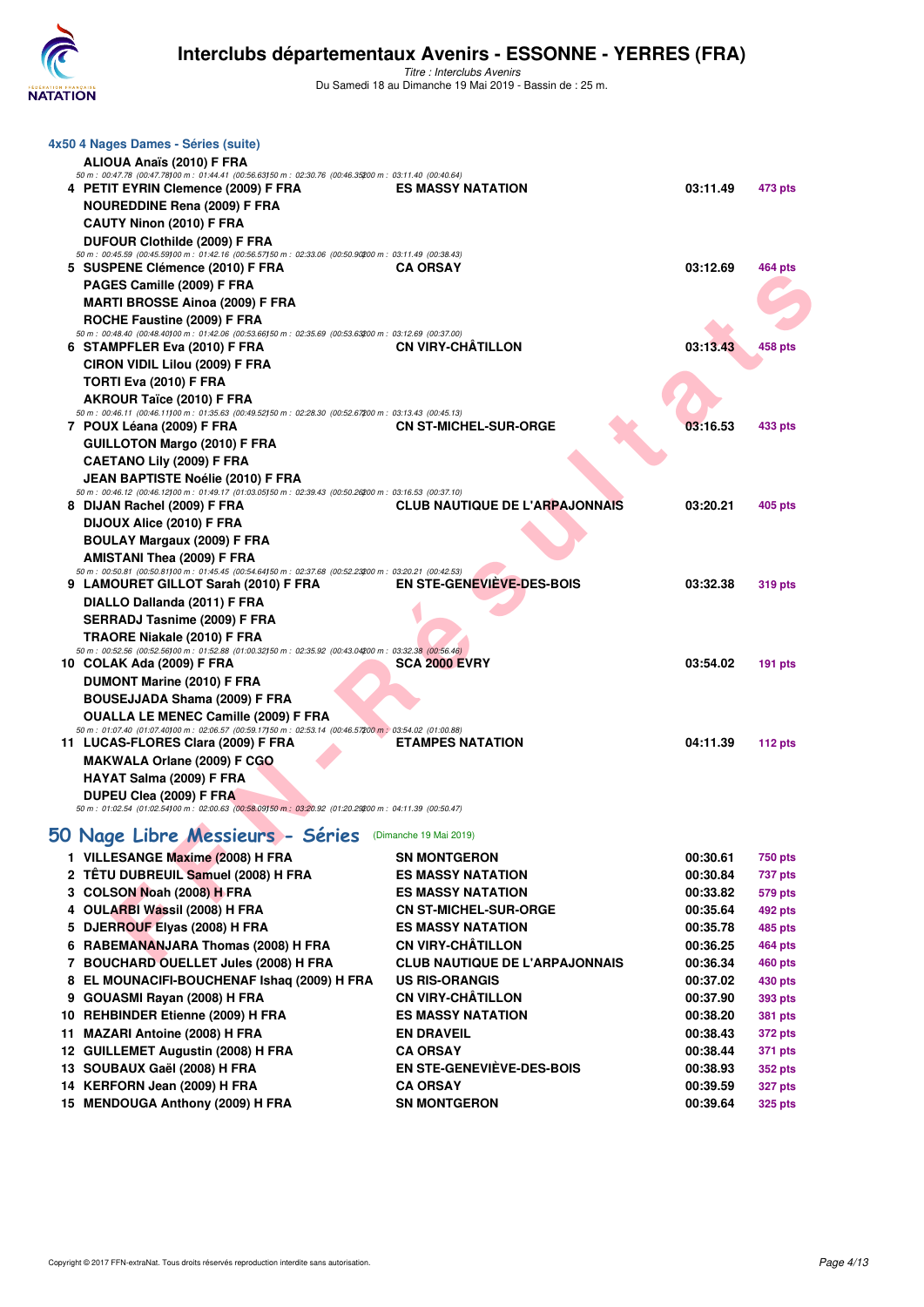

*Titre : Interclubs Avenirs* Du Samedi 18 au Dimanche 19 Mai 2019 - Bassin de : 25 m.

|     | 50 Nage Libre Messieurs - Séries (suite) |                                       |          |                |  |  |
|-----|------------------------------------------|---------------------------------------|----------|----------------|--|--|
|     | 16 SMAILI Rayan (2009) H FRA             | <b>EN LONGJUMEAU</b>                  | 00:40.37 | <b>298 pts</b> |  |  |
|     | 17 CHAPART Valentin (2009) H FRA         | <b>YERRES NATATION</b>                | 00:40.65 | <b>288 pts</b> |  |  |
| 18. | MARTIN Evan (2008) H FRA                 | AS CORBEIL-ESSONNE                    | 00:41.06 | <b>274 pts</b> |  |  |
| 19. | N'ZOUTANI Andry (2010) H FRA             | <b>CN BRUNOY-ESSONNE</b>              | 00:41.22 | <b>268 pts</b> |  |  |
| 20  | MICHAUD Robin (2010) H FRA               | <b>EN LONGJUMEAU</b>                  | 00:41.24 | <b>268 pts</b> |  |  |
| 21  | OUZINEB Amin (2008) H FRA                | <b>CLUB NAUTIQUE DE L'ARPAJONNAIS</b> | 00:41.52 | <b>258 pts</b> |  |  |
|     | 22 SERCIEN Jaylon (2010) H FRA           | <b>ES MASSY NATATION</b>              | 00:43.25 | <b>204 pts</b> |  |  |
| 23  | DIALLO Salihou (2009) H FRA              | <b>SCA 2000 EVRY</b>                  | 00:43.76 | <b>189 pts</b> |  |  |
|     | 24 VIMONT KARAOGLAN Teoman (2008) H FRA  | AS CORBEIL-ESSONNE                    | 00:44.21 | <b>176 pts</b> |  |  |
|     | 25 SCHMITT Niel (2009) H FRA             | <b>CN VIRY-CHÂTILLON</b>              | 00:45.16 | 151 pts        |  |  |
|     | 26 OTMANE Adam (2008) H FRA              | <b>SCA 2000 EVRY</b>                  | 00:45.96 | 131 pts        |  |  |
| 27  | DOISNEAU Celven (2009) H FRA             | <b>ETAMPES NATATION</b>               | 00:47.88 | 90 pts         |  |  |

#### **[50 Dos Messieurs - Séries](http://www.ffnatation.fr/webffn/resultats.php?idact=nat&go=epr&idcpt=60621&idepr=61)** (Samedi 18 Mai 2019)

| ZZ SERCIEN JAYIUII (ZUTU) II FRA                      | EJ MAJJI NATATIVN                     | UU.43.ZJ | בוק דּט∠       |
|-------------------------------------------------------|---------------------------------------|----------|----------------|
| 23 DIALLO Salihou (2009) H FRA                        | <b>SCA 2000 EVRY</b>                  | 00:43.76 | 189 pts        |
| 24 VIMONT KARAOGLAN Teoman (2008) H FRA               | AS CORBEIL-ESSONNE                    | 00:44.21 | 176 pts        |
| 25 SCHMITT Niel (2009) H FRA                          | <b>CN VIRY-CHÂTILLON</b>              | 00:45.16 | 151 pts        |
| 26 OTMANE Adam (2008) H FRA                           | <b>SCA 2000 EVRY</b>                  | 00:45.96 | 131 pts        |
| 27 DOISNEAU Celyen (2009) H FRA                       | <b>ETAMPES NATATION</b>               | 00:47.88 | 90 pts         |
|                                                       |                                       |          |                |
| O Dos Messieurs - Séries (Samedi 18 Mai 2019)         |                                       |          |                |
| 1 BAZUREAU Corentin (2008) H FRA                      | <b>ES MASSY NATATION</b>              | 00:38.57 | 578 pts        |
| 2 VAREILLAUD Antoine (2009) H FRA                     | <b>CN ST-MICHEL-SUR-ORGE</b>          | 00:41.00 | 480 pts        |
| 3 HASSAOUI Ilyass (2008) H FRA                        | <b>SN MONTGERON</b>                   | 00:41.32 | 468 pts        |
| 4 AKANNI PIGNON Antoine (2008) H FRA                  | <b>SCA 2000 EVRY</b>                  | 00:41.62 | 457 pts        |
| 5 L'HARIDON Mael (2008) H FRA                         | <b>EN STE-GENEVIEVE-DES-BOIS</b>      | 00:41.72 | 453 pts        |
| 6 GUERTON Lenny (2009) H FRA                          | <b>ETAMPES NATATION</b>               | 00:41.74 | 452 pts        |
| 7 EL MOUDIR Wassim (2009) H FRA                       | <b>ES MASSY NATATION</b>              | 00:43.19 | 400 pts        |
| 8 SALVI Ewan (2008) H FRA                             | <b>ES MASSY NATATION</b>              | 00:44.10 | <b>369 pts</b> |
| 9 ADLI Chérif (2008) H FRA                            | <b>CN BRUNOY-ESSONNE</b>              | 00:44.18 | <b>366 pts</b> |
| 10 SIBOUN Tom (2008) H FRA                            | <b>EN LONGJUMEAU</b>                  | 00:44.25 | 364 pts        |
| 11 VAUBOURG Lilian (2009) H FRA                       | <b>CLUB NAUTIQUE DE L'ARPAJONNAIS</b> | 00:44.55 | 354 pts        |
| 12 GHELLAB Adam (2009) H FRA                          | <b>ES MASSY NATATION</b>              | 00:44.70 | 349 pts        |
| 13 ABBOUDI Isaac (2008) H FRA                         | <b>AS CORBEIL-ESSONNE</b>             | 00:44.71 | <b>348 pts</b> |
| 14 HADJIDJ Jalis (2010) H FRA                         | <b>ES MASSY NATATION</b>              | 00:45.34 | <b>328 pts</b> |
| 15 DE FIGUEIREDO Tom (2010) H FRA                     | <b>EN LONGJUMEAU</b>                  | 00:45.35 | <b>328 pts</b> |
| 16 DRAI Simon (2010) H FRA                            | CN VIRY-CHÂTILLON                     | 00:45.44 | 325 pts        |
| 17 KHEMLICHE Jessim (2008) H FRA                      | <b>CN VIRY-CHÂTILLON</b>              | 00:45.59 | 320 pts        |
| 18 DAVID Renan (2009) H FRA                           | <b>CA ORSAY</b>                       | 00:45.67 | 318 pts        |
| 19 DECOUDUN Rafael (2009) H FRA                       | <b>AS CORBEIL-ESSONNE</b>             | 00:46.29 | 299 pts        |
| 20 PLAQUET Mathis (2009) H FRA                        | <b>US RIS-ORANGIS</b>                 | 00:47.06 | 276 pts        |
| 21 PONIN Emmanuel (2008) H FRA                        | <b>EN DRAVEIL</b>                     | 00:47.87 | $253$ pts      |
| 22 DJILALI Elias (2008) H FRA                         | <b>CN VIRY-CHÂTILLON</b>              | 00:48.78 | 228 pts        |
| 23 LAZARE MASSON Etann (2008) H FRA                   | <b>SN MONTGERON</b>                   | 00:48.84 | $226$ pts      |
| 24 FRENDO Gabriel (2008) H FRA                        | <b>CLUB NAUTIQUE DE L'ARPAJONNAIS</b> | 00:51.11 | $170$ pts      |
| 25 BOUHDIMA Yanis (2008) H FRA                        | <b>SCA 2000 EVRY</b>                  | 00:53.68 | 117 pts        |
| 26 SALENDRES Paul (2009) H FRA                        | <b>YERRES NATATION</b>                | 00:54.30 | $105$ pts      |
| 27 TOBJI Badr (2009) H FRA                            | <b>CA ORSAY</b>                       | 00:57.57 | 55 pts         |
| --- BUSH Lawrence (2009) H FRA                        | <b>CLUB NAUTIQUE DE L'ARPAJONNAIS</b> | DNS dec  |                |
|                                                       |                                       |          |                |
| 0 Brasse Messieurs - Séries<br>(Dimanche 19 Mai 2019) |                                       |          |                |
| 1 VASSEAUX Mathis (2008) H FRA                        | <b>EN LONGJUMEAU</b>                  | 00:44.22 | 513 pts        |

# **[50 Brasse Messieurs - Séries](http://www.ffnatation.fr/webffn/resultats.php?idact=nat&go=epr&idcpt=60621&idepr=71)** (Dimanche 19 Mai 2019)

| 1 VASSEAUX Mathis (2008) H FRA  | <b>EN LONGJUMEAU</b>                  | 00:44.22 | 513 pts        |
|---------------------------------|---------------------------------------|----------|----------------|
| 2 BOUZAR Aïssa (2008) H FRA     | <b>CN VIRY-CHÂTILLON</b>              | 00:44.74 | 495 pts        |
| 3 ANGELE Nolan (2008) H FRA     | <b>ES MASSY NATATION</b>              | 00:45.09 | 483 pts        |
| 4 AUKAULOO Ylan (2008) H FRA    | <b>ES MASSY NATATION</b>              | 00:46.12 | 448 pts        |
| 5 LAGROUH Adam (2008) H FRA     | <b>SCA 2000 EVRY</b>                  | 00:46.26 | 443 pts        |
| 6 VAREILLAUD Lucas (2009) H FRA | <b>CN ST-MICHEL-SUR-ORGE</b>          | 00:46.87 | 423 pts        |
| 7 DEROUELLE Estève (2008) H FRA | <b>CA ORSAY</b>                       | 00:46.94 | 421 pts        |
| 8 GUILLET Ewen (2008) H FRA     | <b>CLUB NAUTIQUE DE L'ARPAJONNAIS</b> | 00:47.67 | <b>398 pts</b> |
| 9 PRUDHOMME David (2008) H FRA  | <b>CN BRUNOY-ESSONNE</b>              | 00:47.68 | 397 pts        |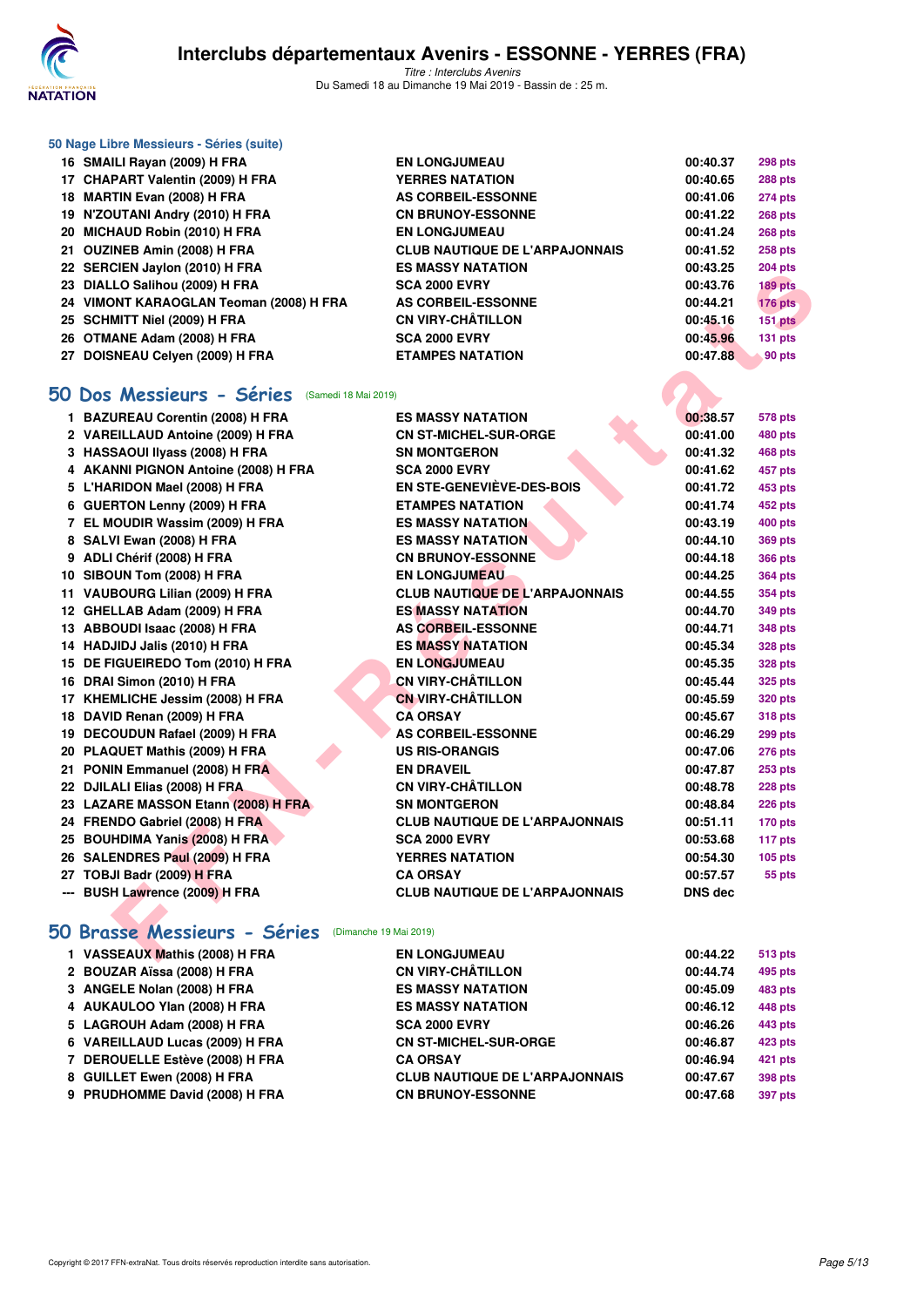

*Titre : Interclubs Avenirs* Du Samedi 18 au Dimanche 19 Mai 2019 - Bassin de : 25 m.

| 50 Brasse Messieurs - Séries (suite) |
|--------------------------------------|
| 10 ION Nicolas (2008) H FRA          |

| 10 ION Nicolas (2008) H FRA             | <b>ES MASSY NATATION</b>              | 00:47.88 | <b>391 pts</b> |
|-----------------------------------------|---------------------------------------|----------|----------------|
| 11 FETTAR Issam (2008) H FRA            | <b>SN MONTGERON</b>                   | 00:49.18 | <b>352 pts</b> |
| 12 SAHRANE Zakarya (2008) H FRA         | <b>AS CORBEIL-ESSONNE</b>             | 00:50.00 | <b>328 pts</b> |
| 13 HABBANE Ayoub (2010) H FRA           | <b>US RIS-ORANGIS</b>                 | 00:51.26 | $293$ pts      |
| 14 DI CARLO Thomas (2009) H FRA         | <b>CN VIRY-CHÂTILLON</b>              | 00:51.75 | <b>280 pts</b> |
| 15 GHELLAB Haroun (2010) H FRA          | <b>ES MASSY NATATION</b>              | 00:51.77 | <b>279 pts</b> |
| 16 DIALLO Thierno-Sadou (2008) H FRA    | EN STE-GENEVIÈVE-DES-BOIS             | 00:53.16 | <b>244 pts</b> |
| 17 VEAUVY-GALET Nino (2010) H FRA       | <b>ETAMPES NATATION</b>               | 00:53.42 | <b>238 pts</b> |
| 18 CITEE Noah (2009) H FRA              | <b>YERRES NATATION</b>                | 00:54.05 | <b>223 pts</b> |
| 19 BENABDI Bilal (2008) H FRA           | <b>SN MONTGERON</b>                   | 00:54.16 | 220 pts        |
| 20 ZUCHOWSKI Gabriel (2010) H FRA       | <b>CN VIRY-CHÂTILLON</b>              | 00:54.90 | $203$ pts      |
| 21 KNAAK Carl (2010) H FRA              | <b>AS CORBEIL-ESSONNE</b>             | 00:56.17 | <b>176 pts</b> |
| 22 EL OUARRADI Bilel (2009) H FRA       | <b>ES MASSY NATATION</b>              | 00:57.34 | $152$ pts      |
| 23 PIERME LE CLANCHE Sacha (2009) H FRA | <b>SCA 2000 EVRY</b>                  | 00:57.97 | $140$ pts      |
| 24 DOMINIQUE Raphael (2010) H FRA       | <b>CLUB NAUTIQUE DE L'ARPAJONNAIS</b> | 00:58.03 | $139$ pts      |
| 25 BRILLANT Lucas (2009) H FRA          | <b>EN DRAVEIL</b>                     | 00:58.43 | $132$ pts      |
| 26 LEDEY Yohan (2010) H FRA             | <b>CA ORSAY</b>                       | 01:00.12 | $103$ pts      |
| 27 NEHME Wael (2009) H FRA              | <b>EN LONGJUMEAU</b>                  | 01:00.14 | $103$ pts      |

### **[50 Papillon Messieurs - Séries](http://www.ffnatation.fr/webffn/resultats.php?idact=nat&go=epr&idcpt=60621&idepr=81)** (Samedi 18 Mai 2019)

| 10 DIALLO THIEINO-SAUDU (2000) IT FRA               | EN STE-GENEVIEVE-DES-BOIS             | 00.JJ.IU | בוק דד-        |
|-----------------------------------------------------|---------------------------------------|----------|----------------|
| 17 VEAUVY-GALET Nino (2010) H FRA                   | <b>ETAMPES NATATION</b>               | 00:53.42 | <b>238 pts</b> |
| 18 CITEE Noah (2009) H FRA                          | <b>YERRES NATATION</b>                | 00:54.05 | <b>223 pts</b> |
| 19 BENABDI Bilal (2008) H FRA                       | <b>SN MONTGERON</b>                   | 00:54.16 | 220 pts        |
| 20 ZUCHOWSKI Gabriel (2010) H FRA                   | <b>CN VIRY-CHÂTILLON</b>              | 00:54.90 | $203$ pts      |
| 21 KNAAK Carl (2010) H FRA                          | <b>AS CORBEIL-ESSONNE</b>             | 00:56.17 | <b>176 pts</b> |
| 22 EL OUARRADI Bilel (2009) H FRA                   | <b>ES MASSY NATATION</b>              | 00:57.34 | 152 pts        |
| 23 PIERME LE CLANCHE Sacha (2009) H FRA             | <b>SCA 2000 EVRY</b>                  | 00:57.97 | 140 pts        |
| 24 DOMINIQUE Raphael (2010) H FRA                   | <b>CLUB NAUTIQUE DE L'ARPAJONNAIS</b> | 00:58.03 | <b>139 pts</b> |
| 25 BRILLANT Lucas (2009) H FRA                      | <b>EN DRAVEIL</b>                     | 00:58.43 | 132 pts        |
| 26 LEDEY Yohan (2010) H FRA                         | <b>CA ORSAY</b>                       | 01:00.12 | $103$ pts      |
| 27 NEHME Wael (2009) H FRA                          | <b>EN LONGJUMEAU</b>                  | 01:00.14 | $103$ pts      |
|                                                     |                                       |          |                |
| 50 Papillon Messieurs - Séries (Samedi 18 Mai 2019) |                                       |          |                |
|                                                     |                                       |          |                |
| 1 ALY Marwan (2008) H FRA                           | <b>ES MASSY NATATION</b>              | 00:34.65 | 642 pts        |
| 2 PAVLOVIC Luka (2009) H FRA                        | <b>SN MONTGERON</b>                   | 00:38.22 | 475 pts        |
| 3 TRAVERT Isaac (2008) H FRA                        | <b>EN LONGJUMEAU</b>                  | 00:39.07 | 439 pts        |
| 4 BOUCAS Adrian (2008) H FRA                        | <b>CN VIRY-CHÂTILLON</b>              | 00:40.48 | <b>382 pts</b> |
| 5 LEJARS Tom (2008) H FRA                           | <b>CLUB NAUTIQUE DE L'ARPAJONNAIS</b> | 00:40.49 | <b>382 pts</b> |
| 6 HETTAK Moussa (2008) H FRA                        | <b>US RIS-ORANGIS</b>                 | 00:41.53 | <b>342 pts</b> |
| 7 VAREILLAUD Thomas (2009) H FRA                    | <b>CN ST-MICHEL-SUR-ORGE</b>          | 00:41.60 | 340 pts        |
| 8 SERCIEN Jaden (2009) H FRA                        | <b>ES MASSY NATATION</b>              | 00:41.84 | 331 pts        |
| 9 DECOUDUN Gabriel (2009) H FRA                     | <b>AS CORBEIL-ESSONNE</b>             | 00:42.77 | 298 pts        |
| 10 SERTTAS Noyan (2009) H FRA                       | <b>SN MONTGERON</b>                   | 00:43.16 | 285 pts        |
| 11 HUREL Tristan (2009) H FRA                       | <b>ES MASSY NATATION</b>              | 00:43.45 | <b>275 pts</b> |
| 12 CATAYEE Joackim (2010) H FRA                     | <b>SCA 2000 EVRY</b>                  | 00:44.47 | 243 pts        |
| 13 YAMOUCHENE Mehdi (2009) H FRA                    | <b>ETAMPES NATATION</b>               | 00:45.00 | 227 pts        |
| 14 HADDAD Weness (2009) H FRA                       | <b>CLUB NAUTIQUE DE L'ARPAJONNAIS</b> | 00:45.34 | 216 pts        |
| 15 MIALOT Paul (2009) H FRA                         | <b>CA ORSAY</b>                       | 00:45.46 | 213 pts        |
| 16 DJERROUF Samy (2008) H FRA                       | <b>ES MASSY NATATION</b>              | 00:45.78 | <b>204 pts</b> |
| 17 DUBY-KONTER Eliott (2008) H FRA                  | <b>CN BRUNOY-ESSONNE</b>              | 00:46.07 | 196 pts        |
| 18 POILLY Anatole (2008) H FRA                      | <b>YERRES NATATION</b>                | 00:46.53 | <b>183 pts</b> |
| 19 BAZUREAU Antonin (2010) H FRA                    | <b>ES MASSY NATATION</b>              | 00:47.15 | 167 pts        |
| 20 GELEE Sacha (2008) H FRA                         | <b>EN STE-GENEVIÈVE-DES-BOIS</b>      | 00:47.84 | 149 pts        |
| 21 ORLOWSKI Ferdinand (2009) H FRA                  | <b>CA ORSAY</b>                       | 00:47.89 | 148 pts        |
| 22 NEGRIER Alexandre (2008) H FRA                   | <b>EN DRAVEIL</b>                     | 00:48.41 | <b>136 pts</b> |
| 23 EL GHAZI Yacine (2009) H FRA                     | <b>EN LONGJUMEAU</b>                  | 00:49.63 | $109$ pts      |
| 24 BEKKA Wassim (2009) H FRA                        | <b>CN VIRY-CHÂTILLON</b>              | 00:50.66 | 89 pts         |
| 25 DURIEZ Raphaël (2008) H FRA                      | <b>CN VIRY-CHÂTILLON</b>              | 00:53.37 | 45 pts         |
| 26 RAINI Amastain (2008) H FRA                      | <b>AS CORBEIL-ESSONNE</b>             | 00:54.94 | 27 pts         |
| 27 REDOUANE Sami (2008) H FRA                       | <b>SCA 2000 EVRY</b>                  | 00:57.84 | 5 pts          |
|                                                     |                                       |          |                |
|                                                     |                                       |          |                |

# **[100 4 Nages Messieurs - Séries](http://www.ffnatation.fr/webffn/resultats.php?idact=nat&go=epr&idcpt=60621&idepr=90)** (Samedi 18 Mai 2019)

| 1 VILLESANGE Maxime (2008) H FRA    | <b>SN MONTGERON</b>      | 01:18.96 | 643 pts |
|-------------------------------------|--------------------------|----------|---------|
| 2 TÊTU DUBREUIL Samuel (2008) H FRA | <b>ES MASSY NATATION</b> | 01:20.66 | 605 pts |
| 3 VASSEAUX Mathis (2008) H FRA      | <b>EN LONGJUMEAU</b>     | 01:20.67 | 605 pts |
| 4 ALY Marwan (2008) H FRA           | <b>ES MASSY NATATION</b> | 01:22.61 | 564 pts |
|                                     |                          |          |         |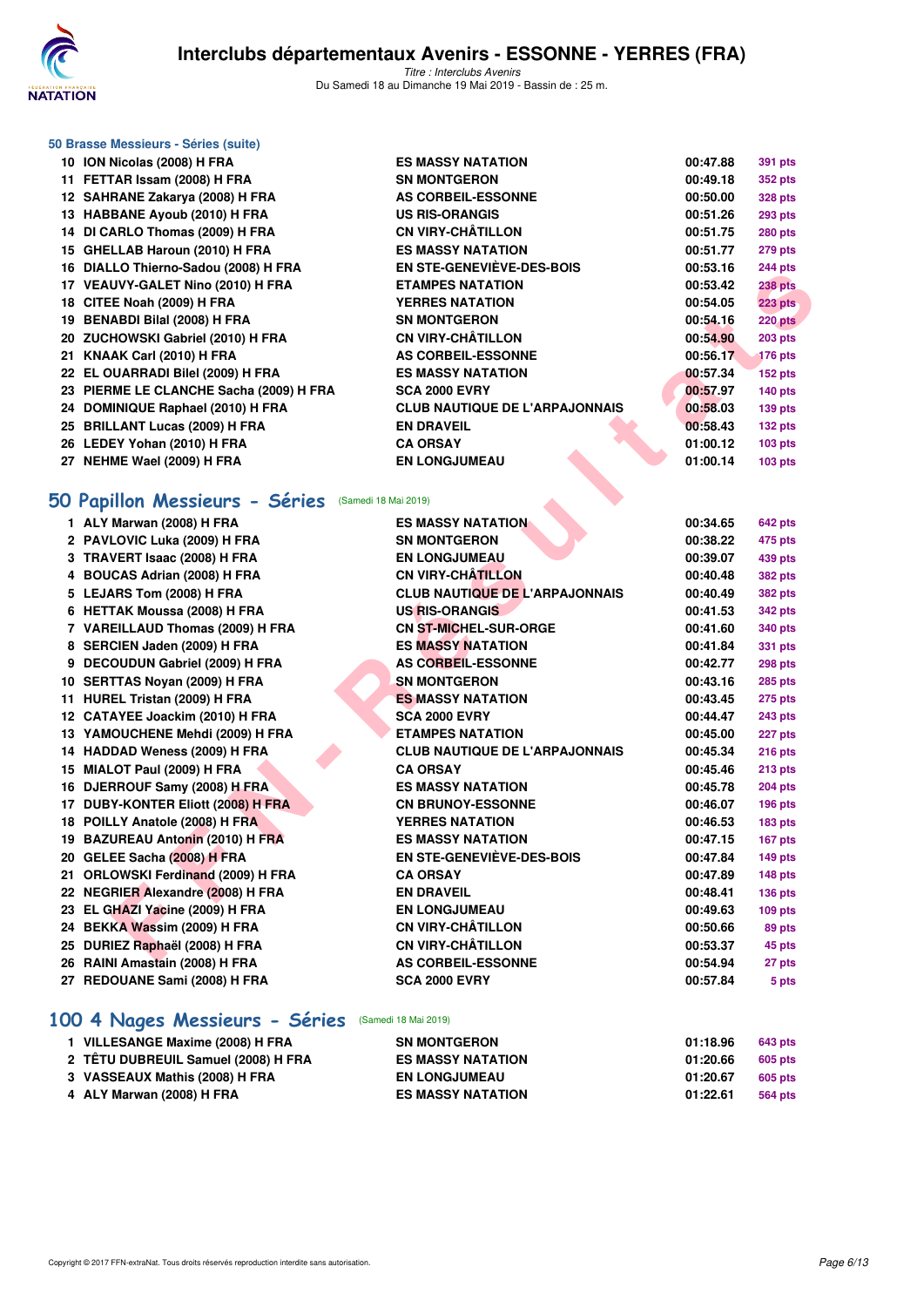

| 100 4 Nages Messieurs - Séries (suite)       |                                       |          |                |
|----------------------------------------------|---------------------------------------|----------|----------------|
| 5 LAGROUH Adam (2008) H FRA                  | <b>SCA 2000 EVRY</b>                  | 01:24.91 | 516 pts        |
| 6 COLSON Noah (2008) H FRA                   | <b>ES MASSY NATATION</b>              | 01:26.35 | 487 pts        |
| 7 OULARBI Wassil (2008) H FRA                | <b>CN ST-MICHEL-SUR-ORGE</b>          | 01:27.23 | 470 pts        |
| 8 PRUDHOMME David (2008) H FRA               | <b>CN BRUNOY-ESSONNE</b>              | 01:27.58 | 464 pts        |
| 9 TRAVERT Isaac (2008) H FRA                 | <b>EN LONGJUMEAU</b>                  | 01:27.72 | 461 pts        |
| 10 BOUZAR Aïssa (2008) H FRA                 | <b>CN VIRY-CHÂTILLON</b>              | 01:28.69 | 443 pts        |
| 11 VAREILLAUD Thomas (2009) H FRA            | <b>CN ST-MICHEL-SUR-ORGE</b>          | 01:29.18 | 433 pts        |
| 12 ANGELE Nolan (2008) H FRA                 | <b>ES MASSY NATATION</b>              | 01:29.25 | 432 pts        |
| 13 DJERROUF Elyas (2008) H FRA               | <b>ES MASSY NATATION</b>              | 01:29.92 | <b>420 pts</b> |
| 14 PAVLOVIC Luka (2009) H FRA                | <b>SN MONTGERON</b>                   | 01:30.15 | <b>416 pts</b> |
| 15 AUKAULOO Ylan (2008) H FRA                | <b>ES MASSY NATATION</b>              | 01:30.16 | 415 pts        |
| 16 SERCIEN Jaden (2009) H FRA                | <b>ES MASSY NATATION</b>              | 01:30.20 | 415 pts        |
| 17 BAZUREAU Corentin (2008) H FRA            | <b>ES MASSY NATATION</b>              | 01:30.74 | 405 pts        |
| 18 BOUCHARD OUELLET Jules (2008) H FRA       | <b>CLUB NAUTIQUE DE L'ARPAJONNAIS</b> | 01:30.91 | <b>402 pts</b> |
| 19 DEROUELLE Estève (2008) H FRA             | <b>CA ORSAY</b>                       | 01:30.96 | 401 pts        |
| 20 AKANNI PIGNON Antoine (2008) H FRA        | <b>SCA 2000 EVRY</b>                  | 01:31.06 | 399 pts        |
| 21 FETTAR Issam (2008) H FRA                 | <b>SN MONTGERON</b>                   | 01:31.70 | <b>388 pts</b> |
| 22 VAREILLAUD Lucas (2009) H FRA             | <b>CN ST-MICHEL-SUR-ORGE</b>          | 01:32.06 | <b>382 pts</b> |
| 23 EL MOUDIR Wassim (2009) H FRA             | <b>ES MASSY NATATION</b>              | 01:32.53 | 374 pts        |
| 24 SALVI Ewan (2008) H FRA                   | <b>ES MASSY NATATION</b>              | 01:33.71 | 354 pts        |
| 25 DECOUDUN Gabriel (2009) H FRA             | <b>AS CORBEIL-ESSONNE</b>             | 01:33.72 | 353 pts        |
| 26 GUILLET Ewen (2008) H FRA                 | <b>CLUB NAUTIQUE DE L'ARPAJONNAIS</b> | 01:33.79 | <b>352 pts</b> |
| 27 VAREILLAUD Antoine (2009) H FRA           | <b>CN ST-MICHEL-SUR-ORGE</b>          | 01:34.19 | <b>346 pts</b> |
| 28 GUILLEMET Augustin (2008) H FRA           | <b>CA ORSAY</b>                       | 01:34.37 | 343 pts        |
| 29 ION Nicolas (2008) H FRA                  | <b>ES MASSY NATATION</b>              | 01:34.61 | 339 pts        |
| 30 HASSAOUI IIyass (2008) H FRA              | <b>SN MONTGERON</b>                   | 01:34.77 | <b>336 pts</b> |
| 31 LEJARS Tom (2008) H FRA                   | <b>CLUB NAUTIQUE DE L'ARPAJONNAIS</b> | 01:35.50 | <b>324 pts</b> |
| 32 DJERROUF Samy (2008) H FRA                | <b>ES MASSY NATATION</b>              | 01:35.52 | <b>324 pts</b> |
| 33 L'HARIDON Mael (2008) H FRA               | EN STE-GENEVIEVE-DES-BOIS             | 01:35.56 | <b>323 pts</b> |
| 34 SAHRANE Zakarya (2008) H FRA              | <b>AS CORBEIL-ESSONNE</b>             | 01:35.60 | <b>323 pts</b> |
| 35 BOUCAS Adrian (2008) H FRA                | <b>CN VIRY-CHÂTILLON</b>              | 01:35.81 | 319 pts        |
| 36 RABEMANANJARA Thomas (2008) H FRA         | <b>CN VIRY-CHÂTILLON</b>              | 01:36.17 | 314 pts        |
| 36 HETTAK Moussa (2008) H FRA                | <b>US RIS-ORANGIS</b>                 | 01:36.17 | 314 pts        |
| 38 VAUBOURG Lilian (2009) H FRA              | <b>CLUB NAUTIQUE DE L'ARPAJONNAIS</b> | 01:36.57 | 307 pts        |
| 39 REHBINDER Etienne (2009) H FRA            | <b>ES MASSY NATATION</b>              | 01:37.16 | 298 pts        |
| 40 GHELLAB Adam (2009) H FRA                 | <b>ES MASSY NATATION</b>              | 01:37.20 | 298 pts        |
| 41 SIBOUN Tom (2008) H FRA                   | <b>EN LONGJUMEAU</b>                  | 01:37.44 | <b>294 pts</b> |
| 42 MAZARI Antoine (2008) H FRA               | <b>EN DRAVEIL</b>                     | 01:37.64 | <b>291 pts</b> |
| 43 KERFORN Jean (2009) H FRA                 | <b>CA ORSAY</b>                       | 01:37.73 | <b>290 pts</b> |
| 44 SERTTAS Noyan (2009) H FRA                | <b>SN MONTGERON</b>                   | 01:37.93 | 287 pts        |
| 45 ABBOUDI Isaac (2008) H FRA                | <b>AS CORBEIL-ESSONNE</b>             | 01:37.94 | <b>286 pts</b> |
| 46 HUREL Tristan (2009) H FRA                | ES MASSY NATATION                     | 01:38.06 | <b>285 pts</b> |
| 47 DAVID Renan (2009) H FRA                  | <b>CA ORSAY</b>                       | 01:38.20 | <b>283 pts</b> |
| 48 DIALLO Thierno-Sadou (2008) H FRA         | <b>EN STE-GENEVIÈVE-DES-BOIS</b>      | 01:38.51 | 278 pts        |
| 49 GHELLAB Haroun (2010) H FRA               | <b>ES MASSY NATATION</b>              | 01:38.68 | <b>275 pts</b> |
| 50 EL MOUNACIFI-BOUCHENAF Ishaq (2009) H FRA | <b>US RIS-ORANGIS</b>                 | 01:39.03 | <b>270 pts</b> |
| 51 GOUASMI Rayan (2008) H FRA                | <b>CN VIRY-CHÂTILLON</b>              | 01:39.23 | 267 pts        |
| 52 DE FIGUEIREDO Tom (2010) H FRA            | <b>EN LONGJUMEAU</b>                  | 01:39.29 | <b>266 pts</b> |
| 53 SOUBAUX Gaël (2008) H FRA                 | EN STE-GENEVIÈVE-DES-BOIS             | 01:39.30 | <b>266 pts</b> |
| 54 KHEMLICHE Jessim (2008) H FRA             | <b>CN VIRY-CHÂTILLON</b>              | 01:39.66 | <b>261 pts</b> |
| 55 SMAILI Rayan (2009) H FRA                 | <b>EN LONGJUMEAU</b>                  | 01:39.79 | <b>259 pts</b> |
| 56 MIALOT Paul (2009) H FRA                  | <b>CA ORSAY</b>                       | 01:40.10 | <b>255 pts</b> |
| 57 BAZUREAU Antonin (2010) H FRA             | <b>ES MASSY NATATION</b>              | 01:40.35 | <b>251 pts</b> |
| 58 POILLY Anatole (2008) H FRA               | <b>YERRES NATATION</b>                | 01:40.36 | <b>251 pts</b> |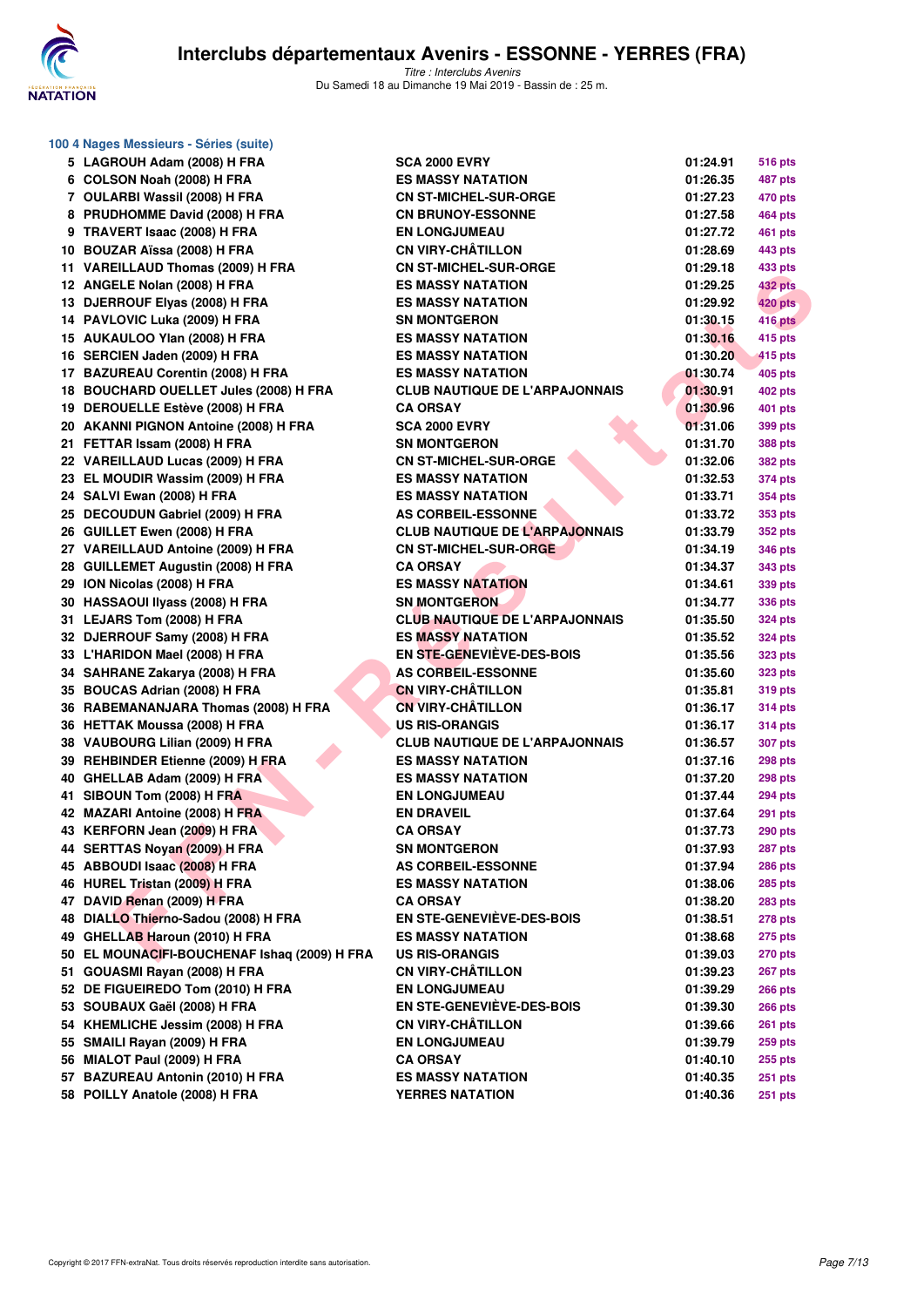

| 100 4 Nages Messieurs - Séries (suite)                             |                                       |            |                |
|--------------------------------------------------------------------|---------------------------------------|------------|----------------|
| 59 GELEE Sacha (2008) H FRA                                        | <b>EN STE-GENEVIEVE-DES-BOIS</b>      | 01:40.83   | <b>245 pts</b> |
| 60 HADJIDJ Jalis (2010) H FRA                                      | <b>ES MASSY NATATION</b>              | 01:41.87   | <b>230 pts</b> |
| 61 EL OUARRADI Bilel (2009) H FRA                                  | <b>ES MASSY NATATION</b>              | 01:41.92   | <b>230 pts</b> |
| 62 ZUCHOWSKI Gabriel (2010) H FRA                                  | <b>CN VIRY-CHÂTILLON</b>              | 01:42.01   | 228 pts        |
| 63 GUERTON Lenny (2009) H FRA                                      | <b>ETAMPES NATATION</b>               | 01:42.26   | <b>225 pts</b> |
| 64 ORLOWSKI Ferdinand (2009) H FRA                                 | <b>CA ORSAY</b>                       | 01:42.37   | <b>224 pts</b> |
| 65 DRAI Simon (2010) H FRA                                         | <b>CN VIRY-CHÂTILLON</b>              | 01:43.16   | 213 pts        |
| 66 LAZARE MASSON Etann (2008) H FRA                                | <b>SN MONTGERON</b>                   | 01:43.30   | 211 pts        |
| 67 CHAPART Valentin (2009) H FRA                                   | <b>YERRES NATATION</b>                | 01:43.57   | <b>208 pts</b> |
| 68 NEGRIER Alexandre (2008) H FRA                                  | <b>EN DRAVEIL</b>                     | 01:43.65   | 207 pts        |
| 69 DUBY-KONTER Eliott (2008) H FRA                                 | <b>CN BRUNOY-ESSONNE</b>              | 01:43.98   | <b>203 pts</b> |
| 70 DECOUDUN Rafael (2009) H FRA                                    | <b>AS CORBEIL-ESSONNE</b>             | 01:44.85   | <b>192 pts</b> |
| 71 PONIN Emmanuel (2008) H FRA                                     | <b>EN DRAVEIL</b>                     | 01:45.07   | <b>189 pts</b> |
| 72 CITEE Noah (2009) H FRA                                         | <b>YERRES NATATION</b>                | 01:45.16   | 188 pts        |
| 73 VEAUVY-GALET Nino (2010) H FRA                                  | <b>ETAMPES NATATION</b>               | 01:45.19   | 188 pts        |
| 74 EL GHAZI Yacine (2009) H FRA                                    | <b>EN LONGJUMEAU</b>                  | 01:45.31   | <b>186 pts</b> |
| 75 HABBANE Ayoub (2010) H FRA                                      | <b>US RIS-ORANGIS</b>                 | 01:45.35   | <b>186 pts</b> |
| 76 DI CARLO Thomas (2009) H FRA                                    | <b>CN VIRY-CHÂTILLON</b>              | 01:45.47   | 184 pts        |
| 77 CATAYEE Joackim (2010) H FRA                                    | <b>SCA 2000 EVRY</b>                  | 01:45.97   | 178 pts        |
| 78 YAMOUCHENE Mehdi (2009) H FRA                                   | <b>ETAMPES NATATION</b>               | 01:45.99   | 178 pts        |
| 79 DIALLO Salihou (2009) H FRA                                     | <b>SCA 2000 EVRY</b>                  | 01:46.02   | 178 pts        |
| 80 SERCIEN Jaylon (2010) H FRA                                     | <b>ES MASSY NATATION</b>              | 01:46.74   | 169 pts        |
| 81 ADLI Chérif (2008) H FRA                                        | <b>CN BRUNOY-ESSONNE</b>              | 01:46.75   | <b>169 pts</b> |
| 82 DJILALI Elias (2008) H FRA                                      | <b>CN VIRY-CHÂTILLON</b>              | 01:46.97   | 167 pts        |
| 83 BENABDI Bilal (2008) H FRA                                      | <b>SN MONTGERON</b>                   | 01:47.10   | <b>165 pts</b> |
| 84 MENDOUGA Anthony (2009) H FRA                                   | <b>SN MONTGERON</b>                   | 01:47.15   | <b>165 pts</b> |
| 85 DURIEZ Raphaël (2008) H FRA                                     | <b>CN VIRY-CHÂTILLON</b>              | 01:47.60   | <b>159 pts</b> |
| 86 HADDAD Weness (2009) H FRA                                      | <b>CLUB NAUTIQUE DE L'ARPAJONNAIS</b> | 01:47.76   | <b>158 pts</b> |
| 87 OUZINEB Amin (2008) H FRA                                       | <b>CLUB NAUTIQUE DE L'ARPAJONNAIS</b> | 01:48.06   | <b>154 pts</b> |
| 88 SCHMITT Niel (2009) H FRA                                       | <b>CN VIRY-CHÂTILLON</b>              | 01:48.42   | <b>150 pts</b> |
| 89 N'ZOUTANI Andry (2010) H FRA                                    | <b>CN BRUNOY-ESSONNE</b>              | 01:48.48   | <b>150 pts</b> |
| 90 BEKKA Wassim (2009) H FRA                                       | <b>CN VIRY-CHÂTILLON</b>              | 01:48.80   | <b>146 pts</b> |
| 91 DOMINIQUE Raphael (2010) H FRA                                  | <b>CLUB NAUTIQUE DE L'ARPAJONNAIS</b> | 01:50.20   | $132$ pts      |
| 92 RAINI Amastain (2008) H FRA                                     | <b>AS CORBEIL-ESSONNE</b>             | 01:50.52   | 128 pts        |
| 93 KNAAK Carl (2010) H FRA                                         | <b>AS CORBEIL-ESSONNE</b>             | 01:53.19   | $103$ pts      |
| 94 SALENDRES Paul (2009) H FRA                                     | <b>YERRES NATATION</b>                | 01:54.45   | 92 pts         |
| 95 BOUHDIMA Yanis (2008) H FRA                                     | <b>SCA 2000 EVRY</b>                  | 01:55.22   | 85 pts         |
| 96 PIERME LE CLANCHE Sacha (2009) H FRA                            | <b>SCA 2000 EVRY</b>                  | 01:56.75   | 73 pts         |
| 97 LEDEY Yohan (2010) H FRA                                        | <b>CA ORSAY</b>                       | 01:56.91   | 72 pts         |
| 98 VIMONT KARAOGLAN Teoman (2008) H FRA                            | <b>AS CORBEIL-ESSONNE</b>             | 01:57.90   | 65 pts         |
| 99 PLAQUET Mathis (2009) H FRA                                     | <b>US RIS-ORANGIS</b>                 | 01:58.97   | 57 pts         |
| 100 DOISNEAU Celyen (2009) H FRA                                   | <b>ETAMPES NATATION</b>               | 02:02.09   | 38 pts         |
| 101 OTMANE Adam (2008) H FRA                                       | <b>SCA 2000 EVRY</b>                  | 02:05.53   | 22 pts         |
| 102 TOBJI Badr (2009) H FRA                                        | <b>CA ORSAY</b>                       | 02:08.56   | 11 pts         |
| --- MARTIN Evan (2008) H FRA                                       | <b>AS CORBEIL-ESSONNE</b>             | <b>DSQ</b> |                |
| --- MICHAUD Robin (2010) H FRA                                     | <b>EN LONGJUMEAU</b>                  | <b>DSQ</b> |                |
| --- BRILLANT Lucas (2009) H FRA                                    | <b>EN DRAVEIL</b>                     | <b>DSQ</b> |                |
| --- FRENDO Gabriel (2008) H FRA                                    | <b>CLUB NAUTIQUE DE L'ARPAJONNAIS</b> | <b>DSQ</b> |                |
| --- NEHME Wael (2009) H FRA                                        | <b>EN LONGJUMEAU</b>                  | <b>DSQ</b> |                |
| --- REDOUANE Sami (2008) H FRA                                     | <b>SCA 2000 EVRY</b>                  | <b>DSQ</b> |                |
|                                                                    |                                       |            |                |
| 4x50 Nage Libre Messieurs - Séries                                 | (Dimanche 19 Mai 2019)                |            |                |
| 1 ALY Marwan (2008) H FRA<br><b>BAZUREAU Corentin (2008) H FRA</b> | <b>ES MASSY NATATION</b>              | 02:14.96   | 697 pts        |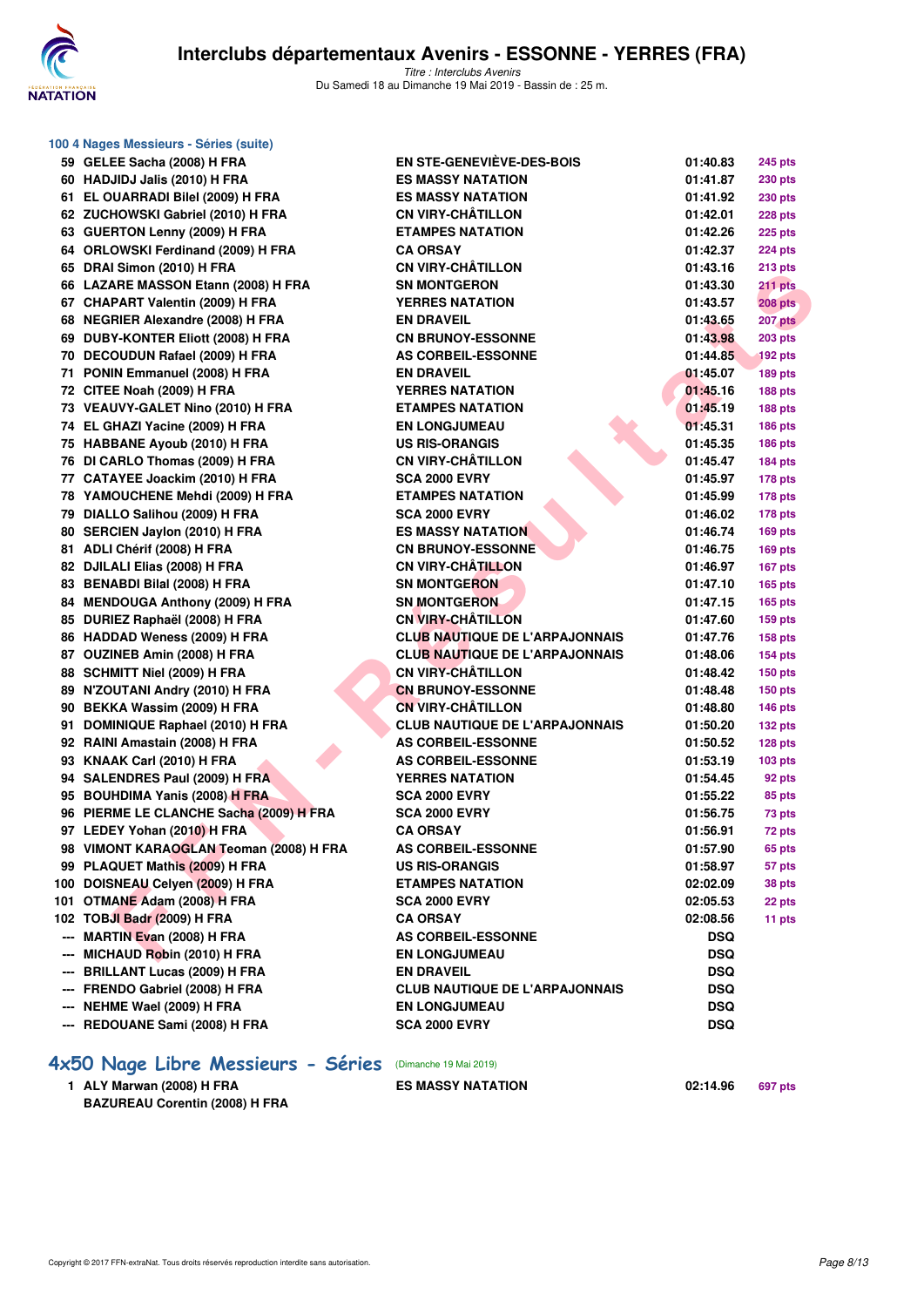

| 4x50 Nage Libre Messieurs - Séries (suite)                                                                                                          |                                       |          |                |
|-----------------------------------------------------------------------------------------------------------------------------------------------------|---------------------------------------|----------|----------------|
| AUKAULOO Ylan (2008) H FRA                                                                                                                          |                                       |          |                |
| TÊTU DUBREUIL Samuel (2008) H FRA                                                                                                                   |                                       |          |                |
| 50 m : 00:33.00 (00:33.00) 00 m : 01:08.33 (00:35.33) 50 m : 01:43.27 (00:34.94200 m : 02:14.96 (00:31.69)<br>2 VILLESANGE Maxime (2008) H FRA      | <b>SN MONTGERON</b>                   | 02:17.00 | 672 pts        |
| FETTAR Issam (2008) H FRA                                                                                                                           |                                       |          |                |
| <b>HASSAOUI IIyass (2008) H FRA</b>                                                                                                                 |                                       |          |                |
| PAVLOVIC Luka (2009) H FRA                                                                                                                          |                                       |          |                |
| 50 m : 00:31.05 (00:31.05) 00 m : 01:07.59 (00:36.54) 50 m : 01:41.94 (00:34.35200 m : 02:17.00 (00:35.06)                                          |                                       |          |                |
| 3 COLSON Noah (2008) H FRA                                                                                                                          | <b>ES MASSY NATATION</b>              | 02:22.56 | <b>609 pts</b> |
| ANGELE Nolan (2008) H FRA                                                                                                                           |                                       |          |                |
| SERCIEN Jaden (2009) H FRA                                                                                                                          |                                       |          |                |
| SALVI Ewan (2008) H FRA                                                                                                                             |                                       |          |                |
| 50 m : 00:33.47 (00:33.47) 00 m : 01:10.03 (00:36.56) 50 m : 01:45.67 (00:35.64200 m : 02:22.56 (00:36.89)<br>4 VASSEAUX Mathis (2008) H FRA        | <b>EN LONGJUMEAU</b>                  | 02:24.14 | <b>592 pts</b> |
| SMAILI Rayan (2009) H FRA                                                                                                                           |                                       |          |                |
| SIBOUN Tom (2008) H FRA                                                                                                                             |                                       |          |                |
| TRAVERT Isaac (2008) H FRA                                                                                                                          |                                       |          |                |
| 50 m : 00:31.97 (00:31.97) 00 m : 01:13.27 (00:41.30) 50 m : 01:50.83 (00:37.56200 m : 02:24.14 (00:33.31)                                          |                                       |          |                |
| 5 VAREILLAUD Lucas (2009) H FRA                                                                                                                     | <b>CN ST-MICHEL-SUR-ORGE</b>          | 02:26.45 | 567 pts        |
| <b>VAREILLAUD Antoine (2009) H FRA</b>                                                                                                              |                                       |          |                |
| <b>VAREILLAUD Thomas (2009) H FRA</b>                                                                                                               |                                       |          |                |
| OULARBI Wassil (2008) H FRA<br>50 m : 00:36.66 (00:36.66) 00 m : 01:13.34 (00:36.68) 50 m : 01:49.53 (00:36.19200 m : 02:26.45 (00:36.92)           |                                       |          |                |
| 6 BOUCHARD OUELLET Jules (2008) H FRA                                                                                                               | <b>CLUB NAUTIQUE DE L'ARPAJONNAIS</b> | 02:30.66 | 522 pts        |
| LEJARS Tom (2008) H FRA                                                                                                                             |                                       |          |                |
| VAUBOURG Lilian (2009) H FRA                                                                                                                        |                                       |          |                |
| GUILLET Ewen (2008) H FRA                                                                                                                           |                                       |          |                |
| 50 m : 00:36.02 (00:36.02) 00 m : 01:13.67 (00:37.65) 50 m : 01:53.34 (00:39.67200 m : 02:30.66 (00:37.32)<br>7 PRUDHOMME David (2008) H FRA        | <b>CN BRUNOY-ESSONNE</b>              | 02:32.12 | 507 pts        |
| ADLI Chérif (2008) H FRA                                                                                                                            |                                       |          |                |
| DUBY-KONTER Eliott (2008) H FRA                                                                                                                     |                                       |          |                |
| N'ZOUTANI Andry (2010) H FRA                                                                                                                        |                                       |          |                |
| 50 m : 00:31.54 (00:31.54) 00 m : 01:10.62 (00:39.08) 50 m : 01:51.63 (00:41.01200 m : 02:32.12 (00:40.49)                                          |                                       |          |                |
| 8 RABEMANANJARA Thomas (2008) H FRA                                                                                                                 | CN VIRY-CHÂTILLON                     | 02:32.63 | 502 pts        |
| <b>BOUCAS Adrian (2008) H FRA</b>                                                                                                                   |                                       |          |                |
| KHEMLICHE Jessim (2008) H FRA                                                                                                                       |                                       |          |                |
| BOUZAR Aïssa (2008) H FRA<br>50 m : 00:36.60 (00:36.60) 00 m : 01:16.93 (00:40.33) 50 m : 01:57.12 (00:40.19200 m : 02:32.63 (00:35.51)             |                                       |          |                |
| 9 EL MOUDIR Wassim (2009) H FRA                                                                                                                     | <b>ES MASSY NATATION</b>              | 02:32.78 | 501 pts        |
| HUREL Tristan (2009) H FRA                                                                                                                          |                                       |          |                |
| ION Nicolas (2008) H FRA                                                                                                                            |                                       |          |                |
| DJERROUF Elyas (2008) H FRA                                                                                                                         |                                       |          |                |
| 50 m : 00:38.92 (00:38.92) 00 m : 01:19.53 (00:40.61) 50 m : 01:56.76 (00:37.23200 m : 02:32.78 (00:36.02)<br>10 AKANNI PIGNON Antoine (2008) H FRA | <b>SCA 2000 EVRY</b>                  | 02:33.50 | 493 pts        |
| DIALLO Salihou (2009) H FRA                                                                                                                         |                                       |          |                |
| CATAYEE Joackim (2010) H FRA                                                                                                                        |                                       |          |                |
| LAGROUH Adam (2008) H FRA                                                                                                                           |                                       |          |                |
| 50 m : 00:34.18 (00:34.18) 00 m : 01:16.75 (00:42.57) 50 m : 01:58.22 (00:41.47200 m : 02:33.50 (00:35.28)                                          |                                       |          |                |
| 11 BAZUREAU Antonin (2010) H FRA                                                                                                                    | <b>ES MASSY NATATION</b>              | 02:36.71 | 462 pts        |
| GHELLAB Adam (2009) H FRA                                                                                                                           |                                       |          |                |
| GHELLAB Haroun (2010) H FRA                                                                                                                         |                                       |          |                |
| <b>REHBINDER Etienne (2009) H FRA</b><br>50 m : 00:40.05 (00:40.05) 00 m : 01:19.46 (00:39.41) 50 m : 01:58.95 (00:39.49200 m : 02:36.71 (00:37.76) |                                       |          |                |
| 12 DECOUDUN Gabriel (2009) H FRA                                                                                                                    | AS CORBEIL-ESSONNE                    | 02:39.34 | 437 pts        |
| ABBOUDI Isaac (2008) H FRA                                                                                                                          |                                       |          |                |
| <b>MARTIN Evan (2008) H FRA</b>                                                                                                                     |                                       |          |                |
| SAHRANE Zakarya (2008) H FRA                                                                                                                        |                                       |          |                |
| 50 m : 00:37.81 (00:37.81) 00 m : 01:17.84 (00:40.03) 50 m : 01:59.78 (00:41.94200 m : 02:39.34 (00:39.56)<br>13 SERTTAS Noyan (2009) H FRA         | <b>SN MONTGERON</b>                   | 02:39.98 | 431 pts        |
| <b>MENDOUGA Anthony (2009) H FRA</b>                                                                                                                |                                       |          |                |
|                                                                                                                                                     |                                       |          |                |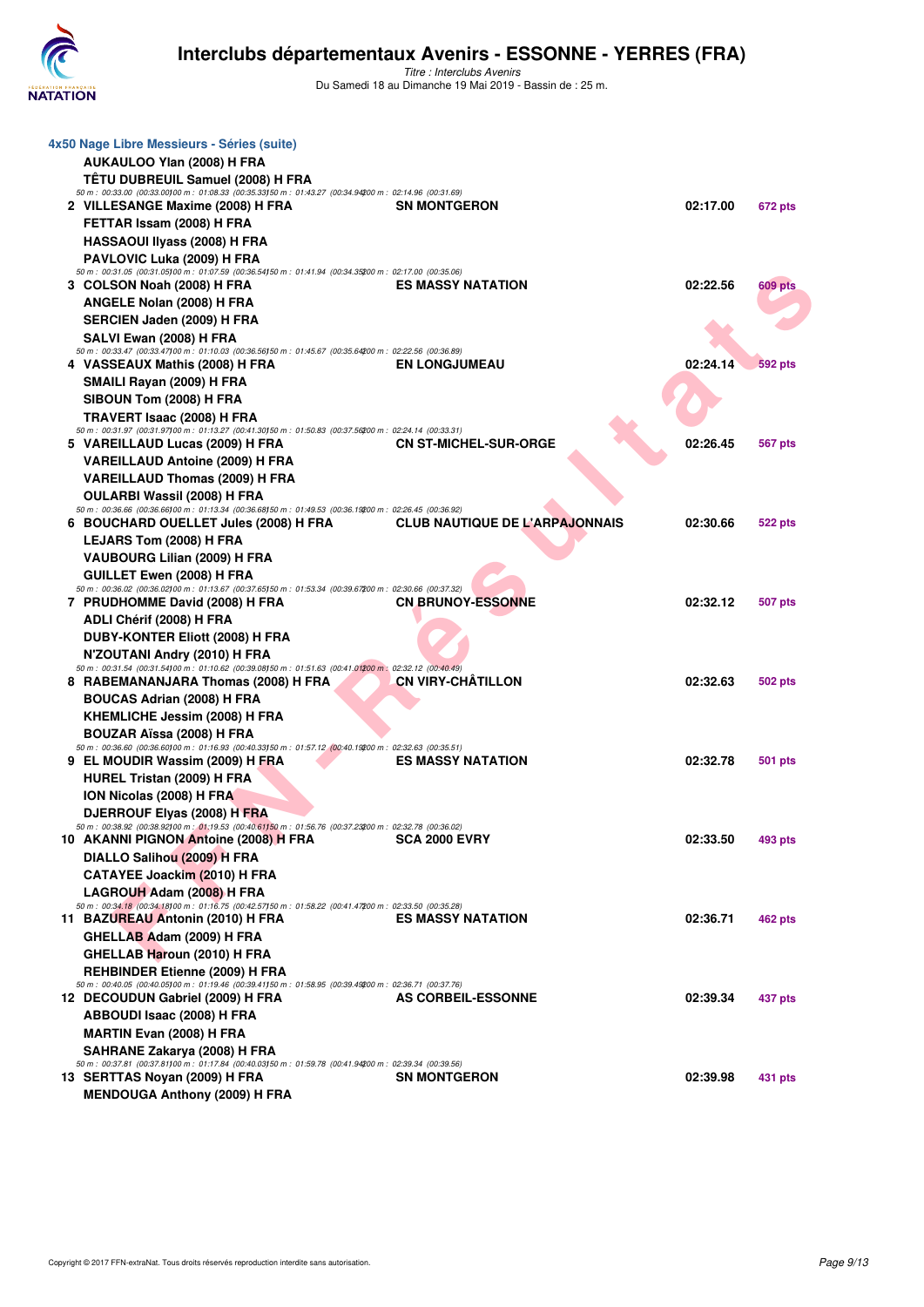

| 4x50 Nage Libre Messieurs - Séries (suite)                                                                                                       |                                       |          |                |
|--------------------------------------------------------------------------------------------------------------------------------------------------|---------------------------------------|----------|----------------|
| <b>BENABDI Bilal (2008) H FRA</b>                                                                                                                |                                       |          |                |
| LAZARE MASSON Etann (2008) H FRA                                                                                                                 |                                       |          |                |
| 50 m : 00:39.67 (00:39.67) 00 m : 01:19.46 (00:39.79) 50 m : 02:01.30 (00:41.84200 m : 02:39.98 (00:38.68)                                       |                                       |          |                |
| 14 DEROUELLE Estève (2008) H FRA                                                                                                                 | <b>CA ORSAY</b>                       | 02:40.81 | 423 pts        |
| DAVID Renan (2009) H FRA                                                                                                                         |                                       |          |                |
| <b>ORLOWSKI Ferdinand (2009) H FRA</b>                                                                                                           |                                       |          |                |
| <b>GUILLEMET Augustin (2008) H FRA</b>                                                                                                           |                                       |          |                |
| 50 m : 00:37.56 (00:37.56) 00 m : 01:20.29 (00:42.73) 50 m : 02:02.86 (00:42.57200 m : 02:40.81 (00:37.95)<br>15 SOUBAUX Gaël (2008) H FRA       | <b>EN STE-GENEVIEVE-DES-BOIS</b>      | 02:42.87 | 404 pts        |
| GELEE Sacha (2008) H FRA                                                                                                                         |                                       |          |                |
| DIALLO Thierno-Sadou (2008) H FRA                                                                                                                |                                       |          |                |
| L'HARIDON Mael (2008) H FRA                                                                                                                      |                                       |          |                |
| 50 m : 00:39.31 (00:39.31) 00 m : 01:19.86 (00:40.55) 50 m : 02:03.75 (00:43.89200 m : 02:42.87 (00:39.12)                                       |                                       |          |                |
| 16 GOUASMI Rayan (2008) H FRA                                                                                                                    | <b>CN VIRY-CHATILLON</b>              | 02:43.53 | <b>398 pts</b> |
| BEKKA Wassim (2009) H FRA                                                                                                                        |                                       |          |                |
| DRAI Simon (2010) H FRA                                                                                                                          |                                       |          |                |
| ZUCHOWSKI Gabriel (2010) H FRA                                                                                                                   |                                       |          |                |
| 50 m : 00:38.28 (00:38.28) 00 m : 01:20.55 (00:42.27) 50 m : 02:01.36 (00:40.81200 m : 02:43.53 (00:42.17)                                       |                                       |          |                |
| 17 EL MOUNACIFI-BOUCHENAF Ishaq (2009) H FRA US RIS-ORANGIS                                                                                      |                                       | 02:44.03 | 394 pts        |
| <b>HABBANE Ayoub (2010) H FRA</b>                                                                                                                |                                       |          |                |
| PLAQUET Mathis (2009) H FRA                                                                                                                      |                                       |          |                |
| <b>HETTAK Moussa (2008) H FRA</b>                                                                                                                |                                       |          |                |
| 50 m : 00:38.12 (00:38.12) 00 m : 01:23.09 (00:44.97) 50 m : 02:08.26 (00:45.17200 m : 02:44.03 (00:35.77)<br>18 MAZARI Antoine (2008) H FRA     | <b>EN DRAVEIL</b>                     | 02:44.39 | <b>390 pts</b> |
| <b>BRILLANT Lucas (2009) H FRA</b>                                                                                                               |                                       |          |                |
| PONIN Emmanuel (2008) H FRA                                                                                                                      |                                       |          |                |
| <b>NEGRIER Alexandre (2008) H FRA</b>                                                                                                            |                                       |          |                |
| 50 m : 00:39.02 (00:39.02) 00 m : 01:23.77 (00:44.75) 50 m : 02:04.88 (00:41.11200 m : 02:44.39 (00:39.51)                                       |                                       |          |                |
| 19 DJERROUF Samy (2008) H FRA                                                                                                                    | <b>ES MASSY NATATION</b>              | 02:45.91 | <b>377 pts</b> |
| <b>HADJIDJ Jalis (2010) H FRA</b>                                                                                                                |                                       |          |                |
| SERCIEN Jaylon (2010) H FRA                                                                                                                      |                                       |          |                |
| EL OUARRADI Bilel (2009) H FRA                                                                                                                   |                                       |          |                |
| 50 m : 00:37.21 (00:37.21) 00 m : 01:26.35 (00:49.14) 50 m : 02:04.68 (00:38.33200 m : 02:45.91 (00:41.23)                                       |                                       |          |                |
| 20 DE FIGUEIREDO Tom (2010) H FRA                                                                                                                | <b>EN LONGJUMEAU</b>                  | 02:46.65 | <b>370 pts</b> |
| <b>MICHAUD Robin (2010) H FRA</b>                                                                                                                |                                       |          |                |
| NEHME Wael (2009) H FRA                                                                                                                          |                                       |          |                |
| EL GHAZI Yacine (2009) H FRA                                                                                                                     |                                       |          |                |
| 50 m : 00:39.23 (00:39.23) 00 m : 01:22.42 (00:43.19) 50 m : 02:06.36 (00:43.94200 m : 02:46.65 (00:40.29)<br>21 POILLY Anatole (2008) H FRA     | <b>YERRES NATATION</b>                | 02:48.83 | <b>352 pts</b> |
| SALENDRES Paul (2009) H FRA                                                                                                                      |                                       |          |                |
| CITEE Noah (2009) H FRA                                                                                                                          |                                       |          |                |
| <b>CHAPART Valentin (2009) H FRA</b>                                                                                                             |                                       |          |                |
| 50 m : 00:39.23 (00:39.23) 00 m : 01:24.94 (00:45.71) 50 m : 02:08.41 (00:43.47200 m : 02:48.83 (00:40.42)                                       |                                       |          |                |
| 22 GUERTON Lenny (2009) H FRA                                                                                                                    | <b>ETAMPES NATATION</b>               | 02:49.53 | <b>346 pts</b> |
| <b>VEAUVY-GALET Nino (2010) H FRA</b>                                                                                                            |                                       |          |                |
| DOISNEAU Celyen (2009) H FRA                                                                                                                     |                                       |          |                |
| YAMOUCHENE Mehdi (2009) H FRA                                                                                                                    |                                       |          |                |
| 50 m : 00:36.42 (00:36.42) 00 m : 01:19.78 (00:43.36) 50 m : 02:09.03 (00:49.25200 m : 02:49.53 (00:40.50)                                       |                                       |          |                |
| 23 DECOUDUN Rafael (2009) H FRA                                                                                                                  | AS CORBEIL-ESSONNE                    | 02:56.23 | <b>292 pts</b> |
| RAINI Amastain (2008) H FRA                                                                                                                      |                                       |          |                |
| KNAAK Carl (2010) H FRA                                                                                                                          |                                       |          |                |
| VIMONT KARAOGLAN Teoman (2008) H FRA<br>50 m : 00:41.05 (00:41.05)00 m : 01:21.19 (00:40.14)50 m : 02:09.91 (00:48.72200 m : 02:56.23 (00:46.32) |                                       |          |                |
| 24 OUZINEB Amin (2008) H FRA                                                                                                                     | <b>CLUB NAUTIQUE DE L'ARPAJONNAIS</b> | 02:56.26 | <b>292 pts</b> |
| FRENDO Gabriel (2008) H FRA                                                                                                                      |                                       |          |                |
| DOMINIQUE Raphael (2010) H FRA                                                                                                                   |                                       |          |                |
| <b>HADDAD Weness (2009) H FRA</b>                                                                                                                |                                       |          |                |
| 50 m : 00:41.84 (00:41.84) 00 m : 01:25.81 (00:43.97) 50 m : 02:14.09 (00:48.28200 m : 02:56.26 (00:42.17)                                       |                                       |          |                |
| 25 DURIEZ Raphaël (2008) H FRA                                                                                                                   | <b>CN VIRY-CHATILLON</b>              | 03:00.75 | <b>258 pts</b> |
| SCHMITT Niel (2009) H FRA                                                                                                                        |                                       |          |                |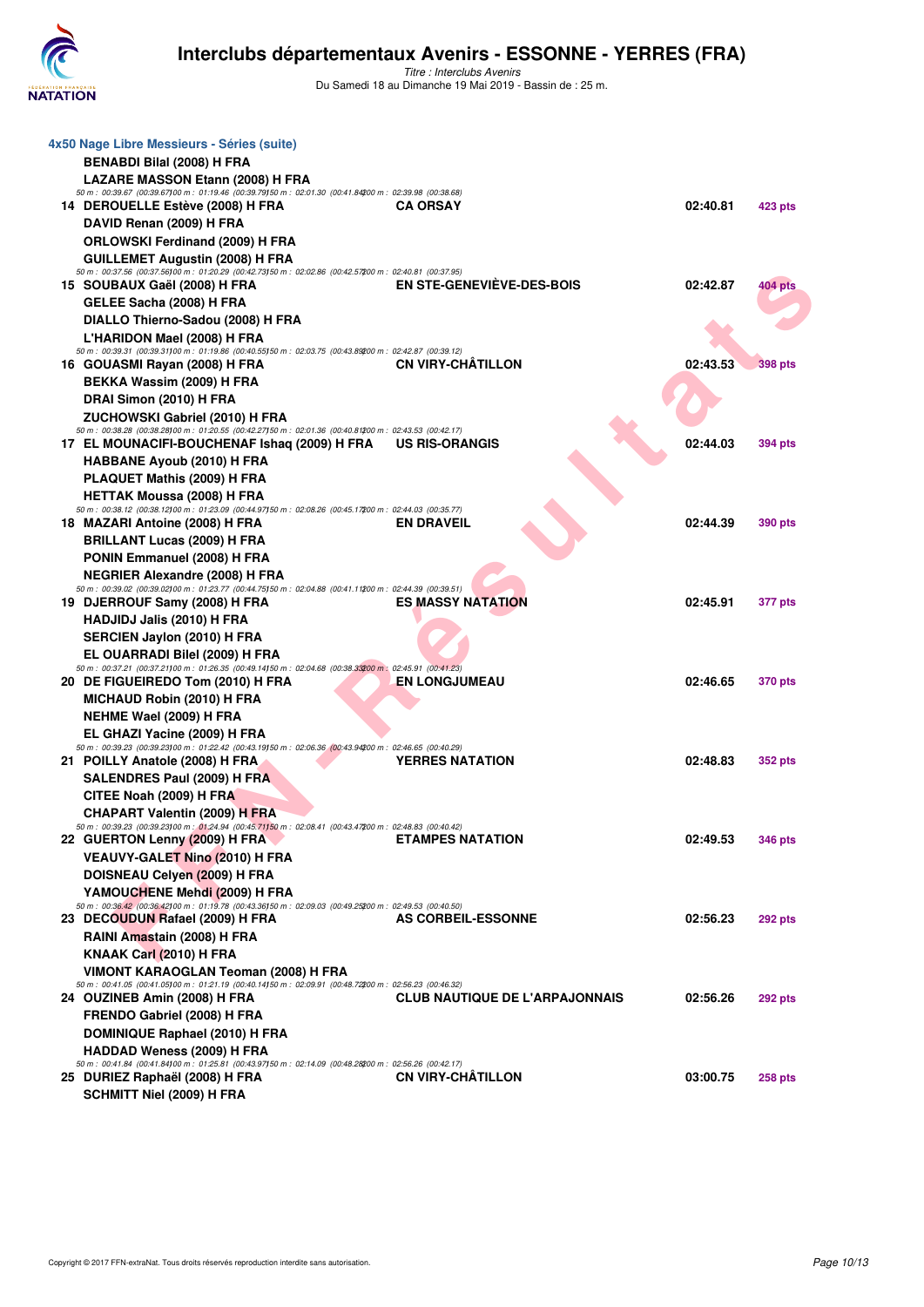

| DI CARLO Thomas (2009) H FRA<br>DJILALI Elias (2008) H FRA<br>50 m : 00:43.52 (00:43.52) 00 m : 01:31.16 (00:47.64) 50 m : 02:16.03 (00:44.87200 m : 03:00.75 (00:44.72)<br>26 MIALOT Paul (2009) H FRA<br>LEDEY Yohan (2010) H FRA<br>TOBJI Badr (2009) H FRA<br><b>KERFORN Jean (2009) H FRA</b><br>50 m : 00:43.59 (00:43.59) 00 m : 01:30.94 (00:47.35) 50 m : 02:21.72 (00:50.78200 m : 03:02.47 (00:40.75)<br>27 REDOUANE Sami (2008) H FRA<br>PIERME LE CLANCHE Sacha (2009) H FRA<br>OTMANE Adam (2008) H FRA | <b>CA ORSAY</b>                                                                                                                                                                                                                                                                                                                                                                                                                                                                                                                                                                                                                                                                                                                                                  | 03:02.47                                                                                                                                                                                                                                                                                                                                                                                                                                                                                                                                                                                                                                                                                                                                                                                                                                                                                                                                                                                                                                                                                                                                                                                           | <b>246 pts</b>                                                       |
|-----------------------------------------------------------------------------------------------------------------------------------------------------------------------------------------------------------------------------------------------------------------------------------------------------------------------------------------------------------------------------------------------------------------------------------------------------------------------------------------------------------------------|------------------------------------------------------------------------------------------------------------------------------------------------------------------------------------------------------------------------------------------------------------------------------------------------------------------------------------------------------------------------------------------------------------------------------------------------------------------------------------------------------------------------------------------------------------------------------------------------------------------------------------------------------------------------------------------------------------------------------------------------------------------|----------------------------------------------------------------------------------------------------------------------------------------------------------------------------------------------------------------------------------------------------------------------------------------------------------------------------------------------------------------------------------------------------------------------------------------------------------------------------------------------------------------------------------------------------------------------------------------------------------------------------------------------------------------------------------------------------------------------------------------------------------------------------------------------------------------------------------------------------------------------------------------------------------------------------------------------------------------------------------------------------------------------------------------------------------------------------------------------------------------------------------------------------------------------------------------------------|----------------------------------------------------------------------|
|                                                                                                                                                                                                                                                                                                                                                                                                                                                                                                                       |                                                                                                                                                                                                                                                                                                                                                                                                                                                                                                                                                                                                                                                                                                                                                                  |                                                                                                                                                                                                                                                                                                                                                                                                                                                                                                                                                                                                                                                                                                                                                                                                                                                                                                                                                                                                                                                                                                                                                                                                    |                                                                      |
|                                                                                                                                                                                                                                                                                                                                                                                                                                                                                                                       |                                                                                                                                                                                                                                                                                                                                                                                                                                                                                                                                                                                                                                                                                                                                                                  |                                                                                                                                                                                                                                                                                                                                                                                                                                                                                                                                                                                                                                                                                                                                                                                                                                                                                                                                                                                                                                                                                                                                                                                                    |                                                                      |
|                                                                                                                                                                                                                                                                                                                                                                                                                                                                                                                       |                                                                                                                                                                                                                                                                                                                                                                                                                                                                                                                                                                                                                                                                                                                                                                  |                                                                                                                                                                                                                                                                                                                                                                                                                                                                                                                                                                                                                                                                                                                                                                                                                                                                                                                                                                                                                                                                                                                                                                                                    |                                                                      |
|                                                                                                                                                                                                                                                                                                                                                                                                                                                                                                                       |                                                                                                                                                                                                                                                                                                                                                                                                                                                                                                                                                                                                                                                                                                                                                                  |                                                                                                                                                                                                                                                                                                                                                                                                                                                                                                                                                                                                                                                                                                                                                                                                                                                                                                                                                                                                                                                                                                                                                                                                    |                                                                      |
|                                                                                                                                                                                                                                                                                                                                                                                                                                                                                                                       |                                                                                                                                                                                                                                                                                                                                                                                                                                                                                                                                                                                                                                                                                                                                                                  |                                                                                                                                                                                                                                                                                                                                                                                                                                                                                                                                                                                                                                                                                                                                                                                                                                                                                                                                                                                                                                                                                                                                                                                                    |                                                                      |
|                                                                                                                                                                                                                                                                                                                                                                                                                                                                                                                       |                                                                                                                                                                                                                                                                                                                                                                                                                                                                                                                                                                                                                                                                                                                                                                  |                                                                                                                                                                                                                                                                                                                                                                                                                                                                                                                                                                                                                                                                                                                                                                                                                                                                                                                                                                                                                                                                                                                                                                                                    |                                                                      |
|                                                                                                                                                                                                                                                                                                                                                                                                                                                                                                                       |                                                                                                                                                                                                                                                                                                                                                                                                                                                                                                                                                                                                                                                                                                                                                                  |                                                                                                                                                                                                                                                                                                                                                                                                                                                                                                                                                                                                                                                                                                                                                                                                                                                                                                                                                                                                                                                                                                                                                                                                    |                                                                      |
|                                                                                                                                                                                                                                                                                                                                                                                                                                                                                                                       |                                                                                                                                                                                                                                                                                                                                                                                                                                                                                                                                                                                                                                                                                                                                                                  |                                                                                                                                                                                                                                                                                                                                                                                                                                                                                                                                                                                                                                                                                                                                                                                                                                                                                                                                                                                                                                                                                                                                                                                                    |                                                                      |
|                                                                                                                                                                                                                                                                                                                                                                                                                                                                                                                       | <b>SCA 2000 EVRY</b>                                                                                                                                                                                                                                                                                                                                                                                                                                                                                                                                                                                                                                                                                                                                             | 03:07.19                                                                                                                                                                                                                                                                                                                                                                                                                                                                                                                                                                                                                                                                                                                                                                                                                                                                                                                                                                                                                                                                                                                                                                                           | 214 pts                                                              |
|                                                                                                                                                                                                                                                                                                                                                                                                                                                                                                                       |                                                                                                                                                                                                                                                                                                                                                                                                                                                                                                                                                                                                                                                                                                                                                                  |                                                                                                                                                                                                                                                                                                                                                                                                                                                                                                                                                                                                                                                                                                                                                                                                                                                                                                                                                                                                                                                                                                                                                                                                    |                                                                      |
|                                                                                                                                                                                                                                                                                                                                                                                                                                                                                                                       |                                                                                                                                                                                                                                                                                                                                                                                                                                                                                                                                                                                                                                                                                                                                                                  |                                                                                                                                                                                                                                                                                                                                                                                                                                                                                                                                                                                                                                                                                                                                                                                                                                                                                                                                                                                                                                                                                                                                                                                                    |                                                                      |
| <b>BOUHDIMA Yanis (2008) H FRA</b>                                                                                                                                                                                                                                                                                                                                                                                                                                                                                    |                                                                                                                                                                                                                                                                                                                                                                                                                                                                                                                                                                                                                                                                                                                                                                  |                                                                                                                                                                                                                                                                                                                                                                                                                                                                                                                                                                                                                                                                                                                                                                                                                                                                                                                                                                                                                                                                                                                                                                                                    |                                                                      |
| 50 m : 00:46.29 (00:46.29) 00 m : 01:36.53 (00:50.24) 50 m : 02:22.59 (00:46.06200 m : 03:07.19 (00:44.60)                                                                                                                                                                                                                                                                                                                                                                                                            |                                                                                                                                                                                                                                                                                                                                                                                                                                                                                                                                                                                                                                                                                                                                                                  |                                                                                                                                                                                                                                                                                                                                                                                                                                                                                                                                                                                                                                                                                                                                                                                                                                                                                                                                                                                                                                                                                                                                                                                                    |                                                                      |
|                                                                                                                                                                                                                                                                                                                                                                                                                                                                                                                       |                                                                                                                                                                                                                                                                                                                                                                                                                                                                                                                                                                                                                                                                                                                                                                  |                                                                                                                                                                                                                                                                                                                                                                                                                                                                                                                                                                                                                                                                                                                                                                                                                                                                                                                                                                                                                                                                                                                                                                                                    |                                                                      |
| 4x50 4 Nages Messieurs - Séries (Dimanche 19 Mai 2019)                                                                                                                                                                                                                                                                                                                                                                                                                                                                |                                                                                                                                                                                                                                                                                                                                                                                                                                                                                                                                                                                                                                                                                                                                                                  |                                                                                                                                                                                                                                                                                                                                                                                                                                                                                                                                                                                                                                                                                                                                                                                                                                                                                                                                                                                                                                                                                                                                                                                                    |                                                                      |
| 1 BAZUREAU Corentin (2008) H FRA                                                                                                                                                                                                                                                                                                                                                                                                                                                                                      | <b>ES MASSY NATATION</b>                                                                                                                                                                                                                                                                                                                                                                                                                                                                                                                                                                                                                                                                                                                                         | 02:30.83                                                                                                                                                                                                                                                                                                                                                                                                                                                                                                                                                                                                                                                                                                                                                                                                                                                                                                                                                                                                                                                                                                                                                                                           | 701 pts                                                              |
|                                                                                                                                                                                                                                                                                                                                                                                                                                                                                                                       |                                                                                                                                                                                                                                                                                                                                                                                                                                                                                                                                                                                                                                                                                                                                                                  |                                                                                                                                                                                                                                                                                                                                                                                                                                                                                                                                                                                                                                                                                                                                                                                                                                                                                                                                                                                                                                                                                                                                                                                                    |                                                                      |
| ALY Marwan (2008) H FRA                                                                                                                                                                                                                                                                                                                                                                                                                                                                                               |                                                                                                                                                                                                                                                                                                                                                                                                                                                                                                                                                                                                                                                                                                                                                                  |                                                                                                                                                                                                                                                                                                                                                                                                                                                                                                                                                                                                                                                                                                                                                                                                                                                                                                                                                                                                                                                                                                                                                                                                    |                                                                      |
|                                                                                                                                                                                                                                                                                                                                                                                                                                                                                                                       |                                                                                                                                                                                                                                                                                                                                                                                                                                                                                                                                                                                                                                                                                                                                                                  |                                                                                                                                                                                                                                                                                                                                                                                                                                                                                                                                                                                                                                                                                                                                                                                                                                                                                                                                                                                                                                                                                                                                                                                                    |                                                                      |
|                                                                                                                                                                                                                                                                                                                                                                                                                                                                                                                       |                                                                                                                                                                                                                                                                                                                                                                                                                                                                                                                                                                                                                                                                                                                                                                  |                                                                                                                                                                                                                                                                                                                                                                                                                                                                                                                                                                                                                                                                                                                                                                                                                                                                                                                                                                                                                                                                                                                                                                                                    |                                                                      |
|                                                                                                                                                                                                                                                                                                                                                                                                                                                                                                                       |                                                                                                                                                                                                                                                                                                                                                                                                                                                                                                                                                                                                                                                                                                                                                                  |                                                                                                                                                                                                                                                                                                                                                                                                                                                                                                                                                                                                                                                                                                                                                                                                                                                                                                                                                                                                                                                                                                                                                                                                    | 606 pts                                                              |
|                                                                                                                                                                                                                                                                                                                                                                                                                                                                                                                       |                                                                                                                                                                                                                                                                                                                                                                                                                                                                                                                                                                                                                                                                                                                                                                  |                                                                                                                                                                                                                                                                                                                                                                                                                                                                                                                                                                                                                                                                                                                                                                                                                                                                                                                                                                                                                                                                                                                                                                                                    |                                                                      |
| <b>PAVLOVIC Luka (2009) H FRA</b>                                                                                                                                                                                                                                                                                                                                                                                                                                                                                     |                                                                                                                                                                                                                                                                                                                                                                                                                                                                                                                                                                                                                                                                                                                                                                  |                                                                                                                                                                                                                                                                                                                                                                                                                                                                                                                                                                                                                                                                                                                                                                                                                                                                                                                                                                                                                                                                                                                                                                                                    |                                                                      |
| VILLESANGE Maxime (2008) H FRA                                                                                                                                                                                                                                                                                                                                                                                                                                                                                        |                                                                                                                                                                                                                                                                                                                                                                                                                                                                                                                                                                                                                                                                                                                                                                  |                                                                                                                                                                                                                                                                                                                                                                                                                                                                                                                                                                                                                                                                                                                                                                                                                                                                                                                                                                                                                                                                                                                                                                                                    |                                                                      |
|                                                                                                                                                                                                                                                                                                                                                                                                                                                                                                                       |                                                                                                                                                                                                                                                                                                                                                                                                                                                                                                                                                                                                                                                                                                                                                                  |                                                                                                                                                                                                                                                                                                                                                                                                                                                                                                                                                                                                                                                                                                                                                                                                                                                                                                                                                                                                                                                                                                                                                                                                    |                                                                      |
|                                                                                                                                                                                                                                                                                                                                                                                                                                                                                                                       |                                                                                                                                                                                                                                                                                                                                                                                                                                                                                                                                                                                                                                                                                                                                                                  |                                                                                                                                                                                                                                                                                                                                                                                                                                                                                                                                                                                                                                                                                                                                                                                                                                                                                                                                                                                                                                                                                                                                                                                                    | 593 pts                                                              |
|                                                                                                                                                                                                                                                                                                                                                                                                                                                                                                                       |                                                                                                                                                                                                                                                                                                                                                                                                                                                                                                                                                                                                                                                                                                                                                                  |                                                                                                                                                                                                                                                                                                                                                                                                                                                                                                                                                                                                                                                                                                                                                                                                                                                                                                                                                                                                                                                                                                                                                                                                    |                                                                      |
|                                                                                                                                                                                                                                                                                                                                                                                                                                                                                                                       |                                                                                                                                                                                                                                                                                                                                                                                                                                                                                                                                                                                                                                                                                                                                                                  |                                                                                                                                                                                                                                                                                                                                                                                                                                                                                                                                                                                                                                                                                                                                                                                                                                                                                                                                                                                                                                                                                                                                                                                                    |                                                                      |
|                                                                                                                                                                                                                                                                                                                                                                                                                                                                                                                       |                                                                                                                                                                                                                                                                                                                                                                                                                                                                                                                                                                                                                                                                                                                                                                  |                                                                                                                                                                                                                                                                                                                                                                                                                                                                                                                                                                                                                                                                                                                                                                                                                                                                                                                                                                                                                                                                                                                                                                                                    |                                                                      |
|                                                                                                                                                                                                                                                                                                                                                                                                                                                                                                                       |                                                                                                                                                                                                                                                                                                                                                                                                                                                                                                                                                                                                                                                                                                                                                                  |                                                                                                                                                                                                                                                                                                                                                                                                                                                                                                                                                                                                                                                                                                                                                                                                                                                                                                                                                                                                                                                                                                                                                                                                    | 568 pts                                                              |
|                                                                                                                                                                                                                                                                                                                                                                                                                                                                                                                       |                                                                                                                                                                                                                                                                                                                                                                                                                                                                                                                                                                                                                                                                                                                                                                  |                                                                                                                                                                                                                                                                                                                                                                                                                                                                                                                                                                                                                                                                                                                                                                                                                                                                                                                                                                                                                                                                                                                                                                                                    |                                                                      |
|                                                                                                                                                                                                                                                                                                                                                                                                                                                                                                                       |                                                                                                                                                                                                                                                                                                                                                                                                                                                                                                                                                                                                                                                                                                                                                                  |                                                                                                                                                                                                                                                                                                                                                                                                                                                                                                                                                                                                                                                                                                                                                                                                                                                                                                                                                                                                                                                                                                                                                                                                    |                                                                      |
|                                                                                                                                                                                                                                                                                                                                                                                                                                                                                                                       |                                                                                                                                                                                                                                                                                                                                                                                                                                                                                                                                                                                                                                                                                                                                                                  |                                                                                                                                                                                                                                                                                                                                                                                                                                                                                                                                                                                                                                                                                                                                                                                                                                                                                                                                                                                                                                                                                                                                                                                                    |                                                                      |
|                                                                                                                                                                                                                                                                                                                                                                                                                                                                                                                       |                                                                                                                                                                                                                                                                                                                                                                                                                                                                                                                                                                                                                                                                                                                                                                  |                                                                                                                                                                                                                                                                                                                                                                                                                                                                                                                                                                                                                                                                                                                                                                                                                                                                                                                                                                                                                                                                                                                                                                                                    |                                                                      |
|                                                                                                                                                                                                                                                                                                                                                                                                                                                                                                                       | <b>EN LONGJUMEAU</b>                                                                                                                                                                                                                                                                                                                                                                                                                                                                                                                                                                                                                                                                                                                                             | 02:46.47                                                                                                                                                                                                                                                                                                                                                                                                                                                                                                                                                                                                                                                                                                                                                                                                                                                                                                                                                                                                                                                                                                                                                                                           | 551 pts                                                              |
|                                                                                                                                                                                                                                                                                                                                                                                                                                                                                                                       |                                                                                                                                                                                                                                                                                                                                                                                                                                                                                                                                                                                                                                                                                                                                                                  |                                                                                                                                                                                                                                                                                                                                                                                                                                                                                                                                                                                                                                                                                                                                                                                                                                                                                                                                                                                                                                                                                                                                                                                                    |                                                                      |
|                                                                                                                                                                                                                                                                                                                                                                                                                                                                                                                       |                                                                                                                                                                                                                                                                                                                                                                                                                                                                                                                                                                                                                                                                                                                                                                  |                                                                                                                                                                                                                                                                                                                                                                                                                                                                                                                                                                                                                                                                                                                                                                                                                                                                                                                                                                                                                                                                                                                                                                                                    |                                                                      |
|                                                                                                                                                                                                                                                                                                                                                                                                                                                                                                                       |                                                                                                                                                                                                                                                                                                                                                                                                                                                                                                                                                                                                                                                                                                                                                                  |                                                                                                                                                                                                                                                                                                                                                                                                                                                                                                                                                                                                                                                                                                                                                                                                                                                                                                                                                                                                                                                                                                                                                                                                    |                                                                      |
|                                                                                                                                                                                                                                                                                                                                                                                                                                                                                                                       |                                                                                                                                                                                                                                                                                                                                                                                                                                                                                                                                                                                                                                                                                                                                                                  |                                                                                                                                                                                                                                                                                                                                                                                                                                                                                                                                                                                                                                                                                                                                                                                                                                                                                                                                                                                                                                                                                                                                                                                                    |                                                                      |
|                                                                                                                                                                                                                                                                                                                                                                                                                                                                                                                       | <b>CLUB NAUTIQUE DE L'ARPAJONNAIS</b>                                                                                                                                                                                                                                                                                                                                                                                                                                                                                                                                                                                                                                                                                                                            | 02:48.73                                                                                                                                                                                                                                                                                                                                                                                                                                                                                                                                                                                                                                                                                                                                                                                                                                                                                                                                                                                                                                                                                                                                                                                           | 530 pts                                                              |
| GUILLET Ewen (2008) H FRA                                                                                                                                                                                                                                                                                                                                                                                                                                                                                             |                                                                                                                                                                                                                                                                                                                                                                                                                                                                                                                                                                                                                                                                                                                                                                  |                                                                                                                                                                                                                                                                                                                                                                                                                                                                                                                                                                                                                                                                                                                                                                                                                                                                                                                                                                                                                                                                                                                                                                                                    |                                                                      |
|                                                                                                                                                                                                                                                                                                                                                                                                                                                                                                                       |                                                                                                                                                                                                                                                                                                                                                                                                                                                                                                                                                                                                                                                                                                                                                                  |                                                                                                                                                                                                                                                                                                                                                                                                                                                                                                                                                                                                                                                                                                                                                                                                                                                                                                                                                                                                                                                                                                                                                                                                    |                                                                      |
|                                                                                                                                                                                                                                                                                                                                                                                                                                                                                                                       |                                                                                                                                                                                                                                                                                                                                                                                                                                                                                                                                                                                                                                                                                                                                                                  |                                                                                                                                                                                                                                                                                                                                                                                                                                                                                                                                                                                                                                                                                                                                                                                                                                                                                                                                                                                                                                                                                                                                                                                                    |                                                                      |
|                                                                                                                                                                                                                                                                                                                                                                                                                                                                                                                       |                                                                                                                                                                                                                                                                                                                                                                                                                                                                                                                                                                                                                                                                                                                                                                  |                                                                                                                                                                                                                                                                                                                                                                                                                                                                                                                                                                                                                                                                                                                                                                                                                                                                                                                                                                                                                                                                                                                                                                                                    |                                                                      |
|                                                                                                                                                                                                                                                                                                                                                                                                                                                                                                                       |                                                                                                                                                                                                                                                                                                                                                                                                                                                                                                                                                                                                                                                                                                                                                                  |                                                                                                                                                                                                                                                                                                                                                                                                                                                                                                                                                                                                                                                                                                                                                                                                                                                                                                                                                                                                                                                                                                                                                                                                    | 515 pts                                                              |
|                                                                                                                                                                                                                                                                                                                                                                                                                                                                                                                       |                                                                                                                                                                                                                                                                                                                                                                                                                                                                                                                                                                                                                                                                                                                                                                  |                                                                                                                                                                                                                                                                                                                                                                                                                                                                                                                                                                                                                                                                                                                                                                                                                                                                                                                                                                                                                                                                                                                                                                                                    |                                                                      |
| HUREL Tristan (2009) H FRA                                                                                                                                                                                                                                                                                                                                                                                                                                                                                            |                                                                                                                                                                                                                                                                                                                                                                                                                                                                                                                                                                                                                                                                                                                                                                  |                                                                                                                                                                                                                                                                                                                                                                                                                                                                                                                                                                                                                                                                                                                                                                                                                                                                                                                                                                                                                                                                                                                                                                                                    |                                                                      |
| DJERROUF Elyas (2008) H FRA                                                                                                                                                                                                                                                                                                                                                                                                                                                                                           |                                                                                                                                                                                                                                                                                                                                                                                                                                                                                                                                                                                                                                                                                                                                                                  |                                                                                                                                                                                                                                                                                                                                                                                                                                                                                                                                                                                                                                                                                                                                                                                                                                                                                                                                                                                                                                                                                                                                                                                                    |                                                                      |
|                                                                                                                                                                                                                                                                                                                                                                                                                                                                                                                       |                                                                                                                                                                                                                                                                                                                                                                                                                                                                                                                                                                                                                                                                                                                                                                  |                                                                                                                                                                                                                                                                                                                                                                                                                                                                                                                                                                                                                                                                                                                                                                                                                                                                                                                                                                                                                                                                                                                                                                                                    |                                                                      |
|                                                                                                                                                                                                                                                                                                                                                                                                                                                                                                                       |                                                                                                                                                                                                                                                                                                                                                                                                                                                                                                                                                                                                                                                                                                                                                                  |                                                                                                                                                                                                                                                                                                                                                                                                                                                                                                                                                                                                                                                                                                                                                                                                                                                                                                                                                                                                                                                                                                                                                                                                    | 513 pts                                                              |
|                                                                                                                                                                                                                                                                                                                                                                                                                                                                                                                       |                                                                                                                                                                                                                                                                                                                                                                                                                                                                                                                                                                                                                                                                                                                                                                  |                                                                                                                                                                                                                                                                                                                                                                                                                                                                                                                                                                                                                                                                                                                                                                                                                                                                                                                                                                                                                                                                                                                                                                                                    |                                                                      |
|                                                                                                                                                                                                                                                                                                                                                                                                                                                                                                                       |                                                                                                                                                                                                                                                                                                                                                                                                                                                                                                                                                                                                                                                                                                                                                                  |                                                                                                                                                                                                                                                                                                                                                                                                                                                                                                                                                                                                                                                                                                                                                                                                                                                                                                                                                                                                                                                                                                                                                                                                    |                                                                      |
|                                                                                                                                                                                                                                                                                                                                                                                                                                                                                                                       |                                                                                                                                                                                                                                                                                                                                                                                                                                                                                                                                                                                                                                                                                                                                                                  |                                                                                                                                                                                                                                                                                                                                                                                                                                                                                                                                                                                                                                                                                                                                                                                                                                                                                                                                                                                                                                                                                                                                                                                                    |                                                                      |
|                                                                                                                                                                                                                                                                                                                                                                                                                                                                                                                       |                                                                                                                                                                                                                                                                                                                                                                                                                                                                                                                                                                                                                                                                                                                                                                  |                                                                                                                                                                                                                                                                                                                                                                                                                                                                                                                                                                                                                                                                                                                                                                                                                                                                                                                                                                                                                                                                                                                                                                                                    | 457 pts                                                              |
| <b>DEROUELLE Estève (2008) H FRA</b>                                                                                                                                                                                                                                                                                                                                                                                                                                                                                  |                                                                                                                                                                                                                                                                                                                                                                                                                                                                                                                                                                                                                                                                                                                                                                  |                                                                                                                                                                                                                                                                                                                                                                                                                                                                                                                                                                                                                                                                                                                                                                                                                                                                                                                                                                                                                                                                                                                                                                                                    |                                                                      |
|                                                                                                                                                                                                                                                                                                                                                                                                                                                                                                                       |                                                                                                                                                                                                                                                                                                                                                                                                                                                                                                                                                                                                                                                                                                                                                                  |                                                                                                                                                                                                                                                                                                                                                                                                                                                                                                                                                                                                                                                                                                                                                                                                                                                                                                                                                                                                                                                                                                                                                                                                    |                                                                      |
|                                                                                                                                                                                                                                                                                                                                                                                                                                                                                                                       |                                                                                                                                                                                                                                                                                                                                                                                                                                                                                                                                                                                                                                                                                                                                                                  |                                                                                                                                                                                                                                                                                                                                                                                                                                                                                                                                                                                                                                                                                                                                                                                                                                                                                                                                                                                                                                                                                                                                                                                                    |                                                                      |
| <b>ORLOWSKI Ferdinand (2009) H FRA</b><br>GUILLEMET Augustin (2008) H FRA                                                                                                                                                                                                                                                                                                                                                                                                                                             |                                                                                                                                                                                                                                                                                                                                                                                                                                                                                                                                                                                                                                                                                                                                                                  |                                                                                                                                                                                                                                                                                                                                                                                                                                                                                                                                                                                                                                                                                                                                                                                                                                                                                                                                                                                                                                                                                                                                                                                                    |                                                                      |
|                                                                                                                                                                                                                                                                                                                                                                                                                                                                                                                       | AUKAULOO Ylan (2008) H FRA<br>2 HASSAOUI IIyass (2008) H FRA<br>FETTAR Issam (2008) H FRA<br>3 SALVI Ewan (2008) H FRA<br>ANGELE Nolan (2008) H FRA<br>SERCIEN Jaden (2009) H FRA<br>COLSON Noah (2008) H FRA<br>4 VAREILLAUD Antoine (2009) H FRA<br><b>VAREILLAUD Lucas (2009) H FRA</b><br><b>VAREILLAUD Thomas (2009) H FRA</b><br>OULARBI Wassil (2008) H FRA<br>5 SIBOUN Tom (2008) H FRA<br>VASSEAUX Mathis (2008) H FRA<br>TRAVERT Isaac (2008) H FRA<br>SMAILI Rayan (2009) H FRA<br>6 VAUBOURG Lilian (2009) H FRA<br>LEJARS Tom (2008) H FRA<br>7 EL MOUDIR Wassim (2009) H FRA<br>ION Nicolas (2008) H FRA<br>8 KHEMLICHE Jessim (2008) H FRA<br><b>BOUZAR Aïssa (2008) H FRA</b><br><b>BOUCAS Adrian (2008) H FRA</b><br>9 DAVID Renan (2009) H FRA | TETU DUBREUIL Samuel (2008) H FRA<br>50 m : 00:38.98 (00:38.98) 00 m : 01:24.74 (00:45.76) 50 m : 01:59.81 (00:35.07200 m : 02:30.83 (00:31.02)<br><b>SN MONTGERON</b><br>50 m : 00:41.78 (00:41.78) 00 m : 01:31.53 (00:49.75) 50 m : 02:09.56 (00:38.03200 m : 02:40.45 (00:30.89)<br><b>ES MASSY NATATION</b><br>50 m : 00:42.11 (00:42.11) 00 m : 01:27.30 (00:45.19) 50 m : 02:08.28 (00:40.98200 m : 02:41.85 (00:33.57)<br><b>CN ST-MICHEL-SUR-ORGE</b><br>50 m : 00:41.46 (00:41.46) 00 m : 01:28.65 (00:47.19) 50 m : 02:09.64 (00:40.99200 m : 02:44.61 (00:34.97)<br>50 m : 00:43.78 (00:43.78) 00 m : 01:27.80 (00:44.02) 50 m : 02:06.16 (00:38.36200 m : 02:46.47 (00:40.31)<br><b>BOUCHARD OUELLET Jules (2008) H FRA</b><br>50 m : 00:45.00 (00:45.00) 00 m : 01:31.34 (00:46.34) 50 m : 02:11.88 (00:40.54200 m : 02:48.73 (00:36.85)<br><b>ES MASSY NATATION</b><br>50 m : 00:42.36 (00:42.36) 00 m : 01:30.44 (00:48.08) 50 m : 02:15.45 (00:45.01200 m : 02:50.41 (00:34.96)<br><b>CN VIRY-CHÂTILLON</b><br>RABEMANANJARA Thomas (2008) H FRA<br>50 m : 00:46.72 (00:46.72) 00 m : 01:32.22 (00:45.50) 50 m : 02:14.52 (00:42.30200 m : 02:50.65 (00:36.13)<br><b>CA ORSAY</b> | 02:40.45<br>02:41.85<br>02:44.61<br>02:50.41<br>02:50.65<br>02:57.34 |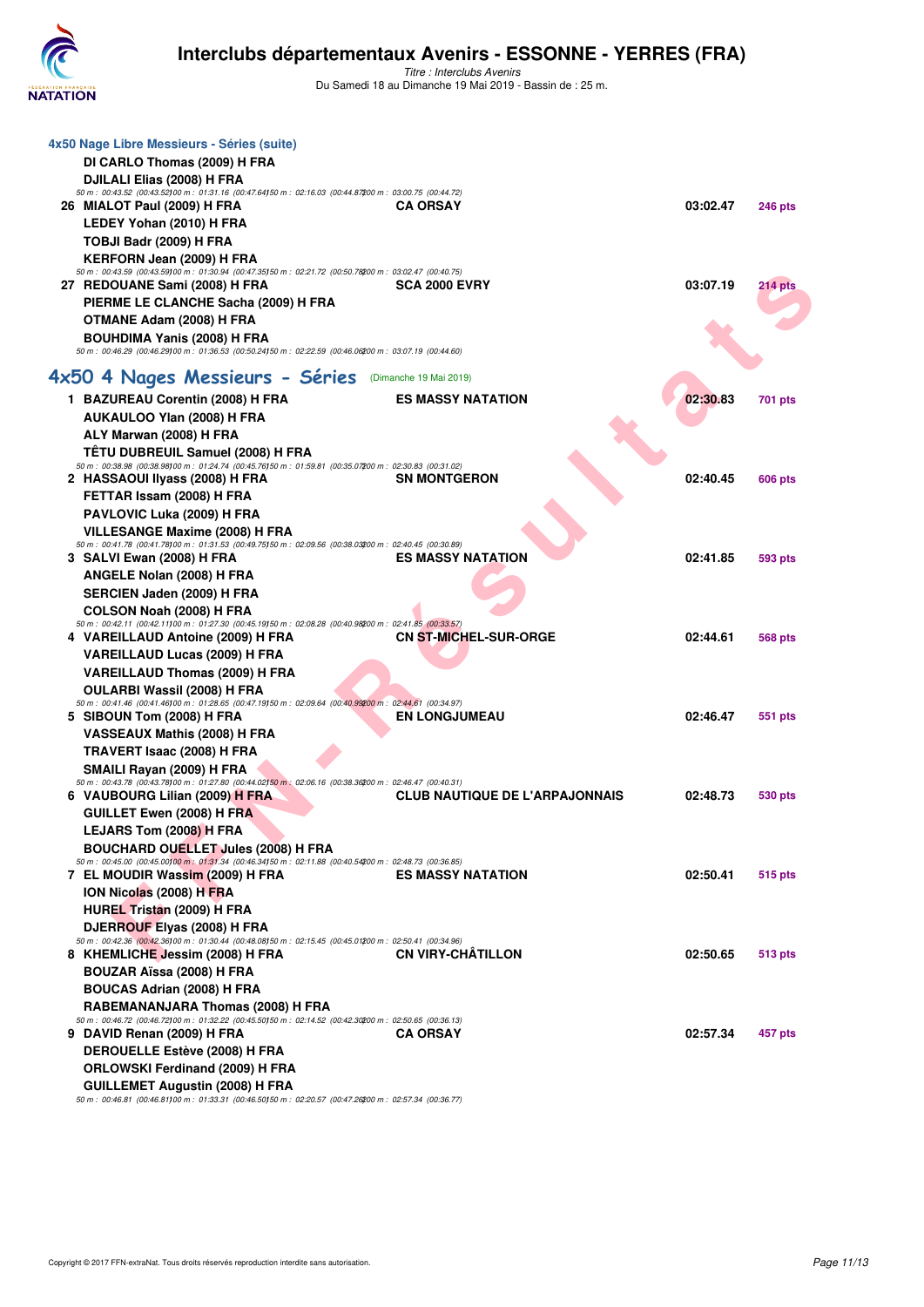

| 4x50 4 Nages Messieurs - Séries (suite)<br>10 AKANNI PIGNON Antoine (2008) H FRA<br>LAGROUH Adam (2008) H FRA<br>CATAYEE Joackim (2010) H FRA<br>DIALLO Salihou (2009) H FRA                                                                                  | <b>SCA 2000 EVRY</b>      | 02:57.38 | 456 pts        |
|---------------------------------------------------------------------------------------------------------------------------------------------------------------------------------------------------------------------------------------------------------------|---------------------------|----------|----------------|
| 50 m : 00:42.35 (00:42.35) 00 m : 01:28.01 (00:45.66) 50 m : 02:13.81 (00:45.80200 m : 02:57.38 (00:43.57)<br>11 GHELLAB Adam (2009) H FRA<br>GHELLAB Haroun (2010) H FRA<br><b>BAZUREAU Antonin (2010) H FRA</b><br><b>REHBINDER Etienne (2009) H FRA</b>    | <b>ES MASSY NATATION</b>  | 02:57.78 | 453 pts        |
| 50 m : 00:43.04 (00:43.04) 00 m : 01:34.63 (00:51.59) 50 m : 02:20.66 (00:46.03200 m : 02:57.78 (00:37.12)<br>12 L'HARIDON Mael (2008) H FRA<br>DIALLO Thierno-Sadou (2008) H FRA<br>GELEE Sacha (2008) H FRA                                                 | EN STE-GENEVIEVE-DES-BOIS | 02:57.95 | 451 pts        |
| SOUBAUX Gaël (2008) H FRA<br>50 m : 00:41.80 (00:41.80) 00 m : 01:32.00 (00:50.20) 50 m : 02:19.03 (00:47.03200 m : 02:57.95 (00:38.92)<br>13 ADLI Chérif (2008) H FRA<br>PRUDHOMME David (2008) H FRA<br>DUBY-KONTER Eliott (2008) H FRA                     | <b>CN BRUNOY-ESSONNE</b>  | 02:58.34 | 448 pts        |
| N'ZOUTANI Andry (2010) H FRA<br>50 m : 00:44.21 (00:44.21) 00 m : 01:31.02 (00:46.81) 50 m : 02:17.34 (00:46.32200 m : 02:58.34 (00:41.00)<br>14 PLAQUET Mathis (2009) H FRA<br><b>HABBANE Ayoub (2010) H FRA</b>                                             | <b>US RIS-ORANGIS</b>     | 03:00.29 | 432 pts        |
| <b>HETTAK Moussa (2008) H FRA</b><br>EL MOUNACIFI-BOUCHENAF Ishaq (2009) H FRA<br>50 m : 00:49.72 (00:49.72) 00 m : 01:41.04 (00:51.32) 50 m : 02:23.06 (00:42.02200 m : 03:00.29 (00:37.23)<br>15 ABBOUDI Isaac (2008) H FRA<br>SAHRANE Zakarya (2008) H FRA | <b>AS CORBEIL-ESSONNE</b> | 03:01.46 | 423 pts        |
| DECOUDUN Gabriel (2009) H FRA<br><b>MARTIN Evan (2008) H FRA</b><br>50 m : 00:45.69 (00:45.69) 00 m : 01:37.29 (00:51.60) 50 m : 02:20.45 (00:43.16200 m : 03:01.46 (00:41.01)<br>16 DRAI Simon (2010) H FRA                                                  | <b>CN VIRY-CHATILLON</b>  | 03:02.50 | 415 pts        |
| ZUCHOWSKI Gabriel (2010) H FRA<br>GOUASMI Rayan (2008) H FRA<br>BEKKA Wassim (2009) H FRA<br>50 m : 00:45.40 (00:45.40) 00 m : 01:39.11 (00:53.71) 50 m : 02:21.75 (00:42.64200 m : 03:02.50 (00:40.75)<br>17 NEGRIER Alexandre (2008) H FRA                  | <b>EN DRAVEIL</b>         | 03:03.23 | 409 pts        |
| <b>MAZARI Antoine (2008) H FRA</b><br><b>BRILLANT Lucas (2009) H FRA</b><br>PONIN Emmanuel (2008) H FRA<br>50 m : 00:47.36 (00:47.36) 00 m : 01:34.86 (00:47.50) 50 m : 02:23.56 (00:48.70200 m : 03:03.23 (00:39.67)                                         |                           |          |                |
| 18 LAZARE MASSON Etann (2008) H FRA<br><b>BENABDI Bilal (2008) H FRA</b><br><b>MENDOUGA Anthony (2009) H FRA</b><br><b>SERTTAS Novan (2009) H FRA</b>                                                                                                         | <b>SN MONTGERON</b>       | 03:08.45 | <b>369 pts</b> |
| 50 m : 00:48.53 (00:48.53) 00 m : 01:42.96 (00:54.43) 50 m : 02:29.78 (00:46.82200 m : 03:08.45 (00:38.67)<br>19 HADJIDJ Jalis (2010) H FRA<br>EL OUARRADI Bilel (2009) H FRA<br>DJERROUF Samy (2008) H FRA<br><b>SERCIEN Jaylon (2010) H FRA</b>             | <b>ES MASSY NATATION</b>  | 03:08.99 | <b>365 pts</b> |
| 50 m : 00:45.07 (00:45.07) 00 m : 01:40.74 (00:55.67) 50 m : 02:26.31 (00:45.57200 m : 03:08.99 (00:42.68)<br>20 DE FIGUEIREDO Tom (2010) H FRA<br>NEHME Wael (2009) H FRA<br>EL GHAZI Yacine (2009) H FRA                                                    | <b>EN LONGJUMEAU</b>      | 03:10.67 | <b>353 pts</b> |
| <b>MICHAUD Robin (2010) H FRA</b><br>50 m : 00:44.49 (00:44.49) 00 m : 01:42.97 (00:58.48) 50 m : 02:30.16 (00:47.19200 m : 03:10.67 (00:40.51)<br>21 GUERTON Lenny (2009) H FRA<br><b>VEAUVY-GALET Nino (2010) H FRA</b><br>YAMOUCHENE Mehdi (2009) H FRA    | <b>ETAMPES NATATION</b>   | 03:11.88 | <b>344 pts</b> |
| DOISNEAU Celyen (2009) H FRA<br>00.00.00 (00.40 70000 m                                                                                                                                                                                                       |                           |          |                |